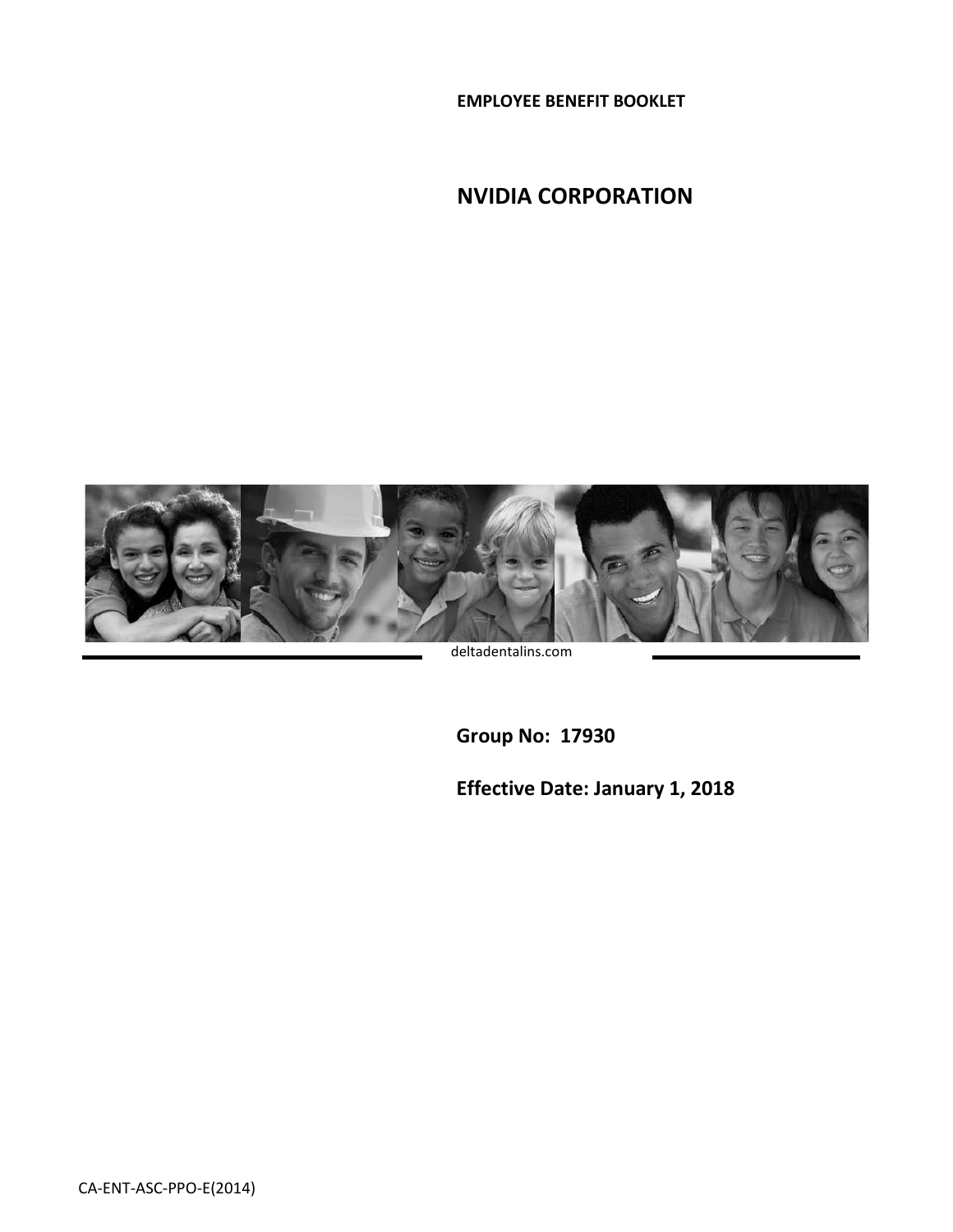# **Table of Contents**

# **Attachments**

ATTACHMENT A: DEDUCTIBLES, MAXIMUMS AND CONTRACT BENEFIT LEVELS

ATTACHMENT B: SERVICES, LIMITATIONS AND EXCLUSIONS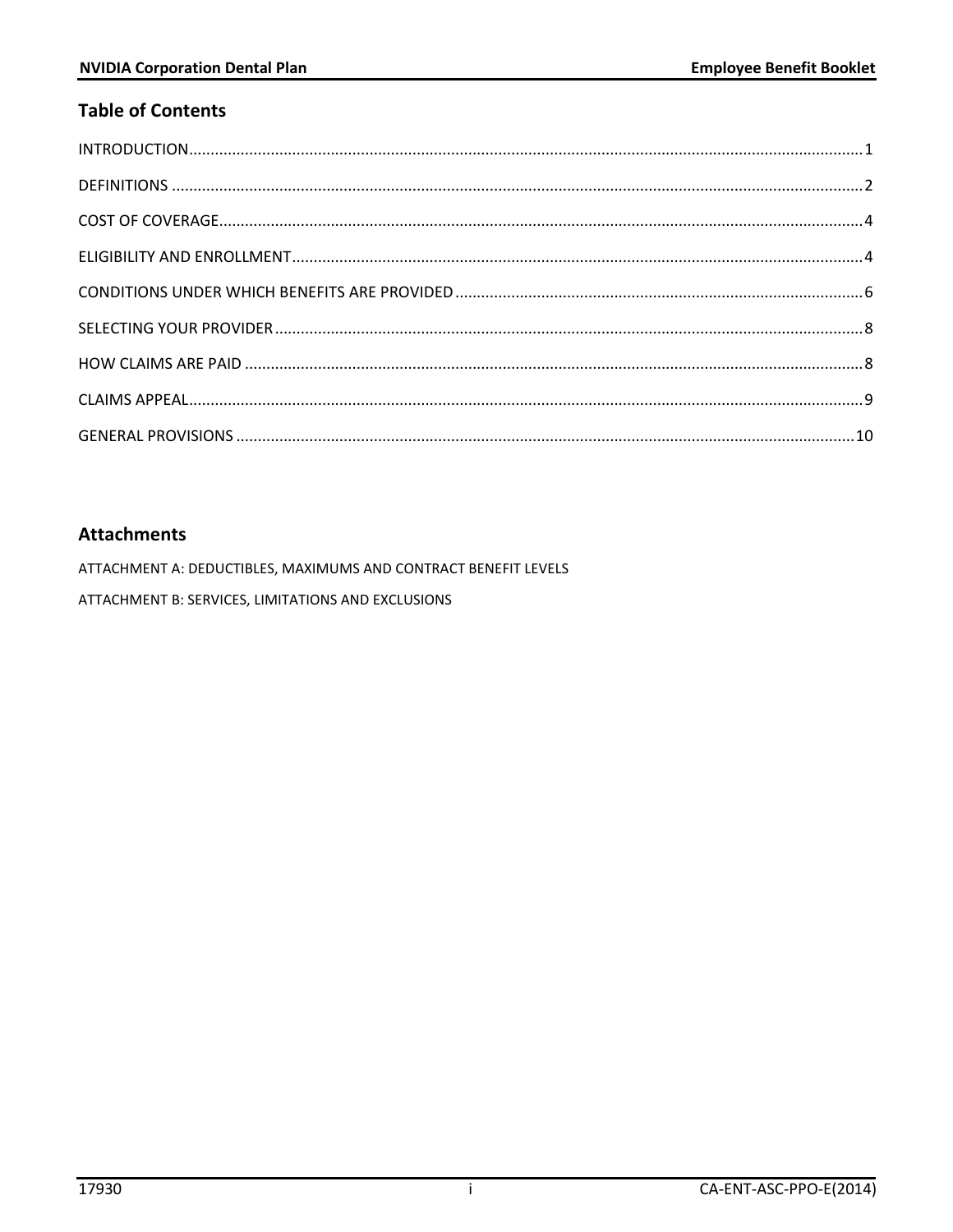## <span id="page-2-0"></span>**INTRODUCTION**

We are pleased to welcome you to the group dental plan for NVIDIA Corporation. Your plan is self-funded by your employer and your claims are administered by Delta Dental. Our goal is to provide you with the highest quality dental care and to help you maintain good dental health. We encourage you not to wait until you have a problem to see the Provider, but to see him/her on a regular basis.

This Employee Benefit Booklet is a summary of your group dental program. Please read it carefully. It only summarizes the detailed provisions of the group dental contract issued by Delta Dental of California("Delta Dental") and cannot modify the Contract in any way.

### **Using This Employee Benefit Booklet**

This Employee Benefit Booklet, which includes Attachment A, Deductibles, Maximums and Contract Benefit Levels (Attachment A) and Attachment B, Services, Limitations and Exclusions (Attachment B), discloses the terms and conditions of your coverage and is designed to help you make the most of your dental plan. It will help you understand how the plan works and how to obtain dental care. Please read this booklet completely and carefully. Keep in mind that "you" and "your" mean the individuals who are covered. "We," "us" and "our" always refer to Delta Dental. In addition, please read the Definitions section, which will explain any words that have special or technical meanings under the Contract.

The benefit explanations contained in this booklet are subject to all provisions of the Contract on file with your employer, trust fund, or other entity ("Contractholder") and do not modify the terms and conditions of the Contract in any way, nor shall you accrue any rights because of any statement in or omission from this booklet. This booklet is *not* a Summary Plan Description to meet the requirements of ERISA.

**Notice:** *This booklet is a summary of your group dental program and its accuracy should be verified before receiving treatment. This information is not a guarantee of covered benefits, services or payments.*

### **Contact Us**

For more information please visit our website at deltadentalins.com or call our Customer Service Center. A Customer Service Representative can answer questions you may have about obtaining dental care, help you locate a Delta Dental Provider, explain benefits, check the status of a claim, and assist you in filing a claim.

You can access our automated information line at 800-765-6003 during regular business hours to obtain information about Enrollee eligibility and benefits, group benefits, or claim status, or to speak to a Customer Service Representative for assistance. If you prefer to write us with your question(s), please mail your inquiry to the following address:

> *DELTA DENTAL OF CALIFORNIA 100 First Street San Francisco, CA 94105*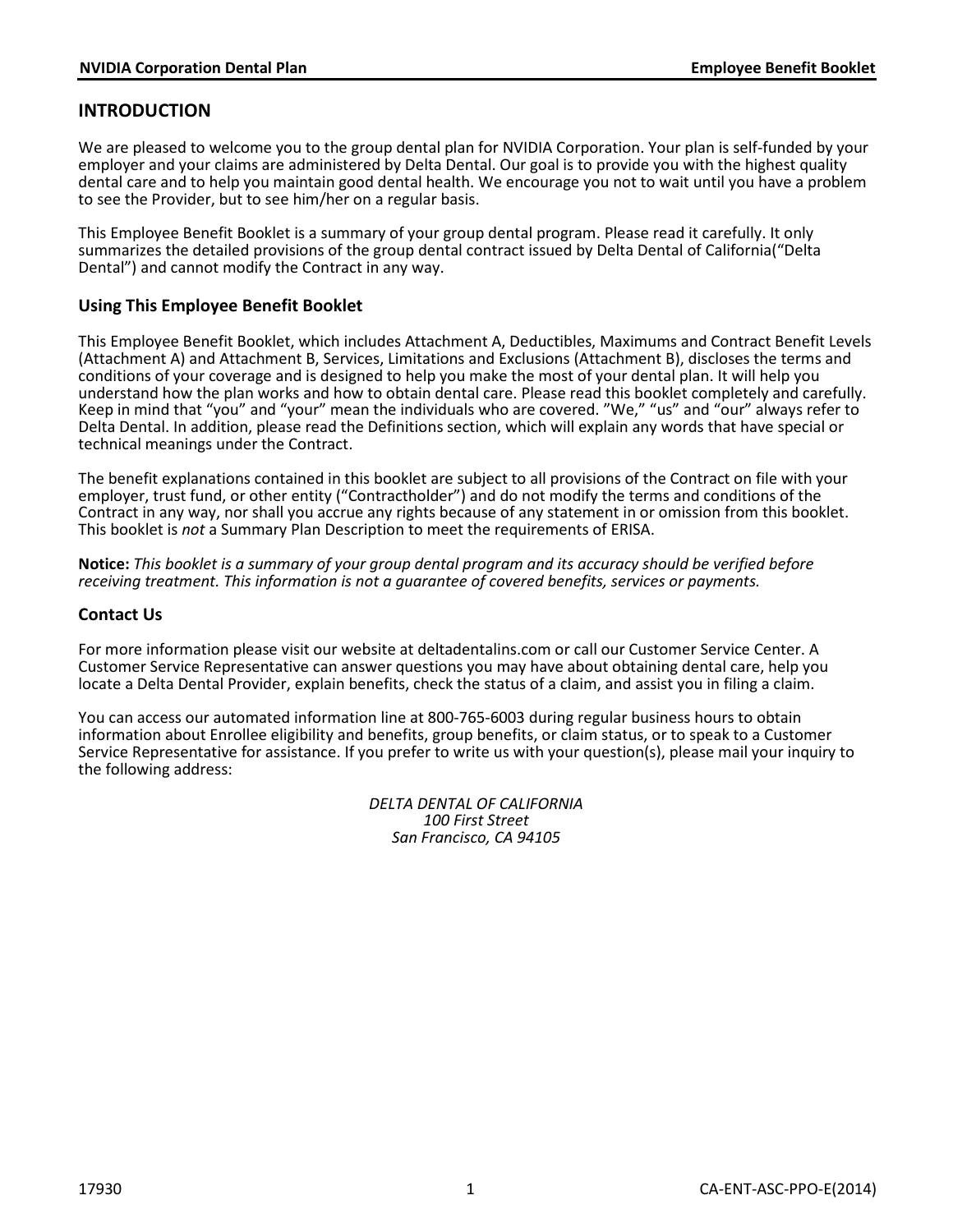## <span id="page-3-0"></span>**DEFINITIONS**

Terms when capitalized in your Employee Benefit Booklet have defined meanings, given in the section below or throughout the booklet sections.

**Accepted Fee:** the amount the attending Provider agrees to accept as payment in full for services rendered.

**Benefits:** the amounts that Delta Dental will pay for covered dental services under the Contract.

**Calendar Year:** the 12 months of the year from January 1 through December 31.

**Claim Form:** the standard form used to file a claim or request Pre-Treatment Estimate.

**Contract:** the agreement between Delta Dental and the Contractholder, including any attachments.

**Contract Benefit Level:** the percentage of the Maximum Contract Allowance that Delta Dental will pay after the Deductible has been satisfied as shown in Attachment A.

**Contractholder:** the employer, union or other organization or group as named herein contracting to obtain Benefits.

**Contract Year:** the 36 months starting on the Effective Date and each subsequent 12 month period thereafter.

**Deductible:** a dollar amount that an Enrollee and/or the Enrollee's family (for family coverage) must pay for certain covered services before Delta Dental begins paying Benefits.

**Delta Dental Premier® Provider (Premier Provider):** a Provider who contracts with Delta Dental or any other member company of the Delta Dental Plans Association and agrees to accept the Delta Dental Premier Contracted Fee as payment in full for covered services provided under a plan. A Premier Provider also agrees to comply with Delta Dental's administrative guidelines.

**Delta Dental Premier Contracted Fee:** the fee for a Single Procedure covered under the Contract that a Premier Provider has contractually agreed to accept as payment in full for covered services.

**Delta Dental PPOSM Provider (PPO Provider):** a Provider who contracts with Delta Dental or any other member company of the Delta Dental Plans Association and agrees to accept the Delta Dental PPO Contracted Fee contracted fees as payment in full for covered services provided under a PPO dental plan. A PPO Provider also agrees to comply with Delta Dental's administrative guidelines.

**Delta Dental PPO Contracted Fee:** the fee for a Single Procedure covered under the contract that a PPO Provider has contractually agreed to accept as payment in full for covered services.

**Dependent Enrollee:** an Eligible Dependent enrolled to receive Benefits.

**Effective Date:** the original date the Contract starts. This date is given on this booklet's cover and Attachment A.

**Eligible Dependent:** a dependent of an Eligible Employee eligible for Benefits.

**Eligible Employee:** any employee as eligible for Benefits.

**Enrollee:** an Eligible Employee ("Primary Enrollee") or an Eligible Dependent ("Dependent Enrollee") enrolled to receive Benefits.

**Enrollee's Effective Date of Coverage:** the date the Contractholder reports coverage will begin for each Primary Enrollee and each Dependent Enrollee.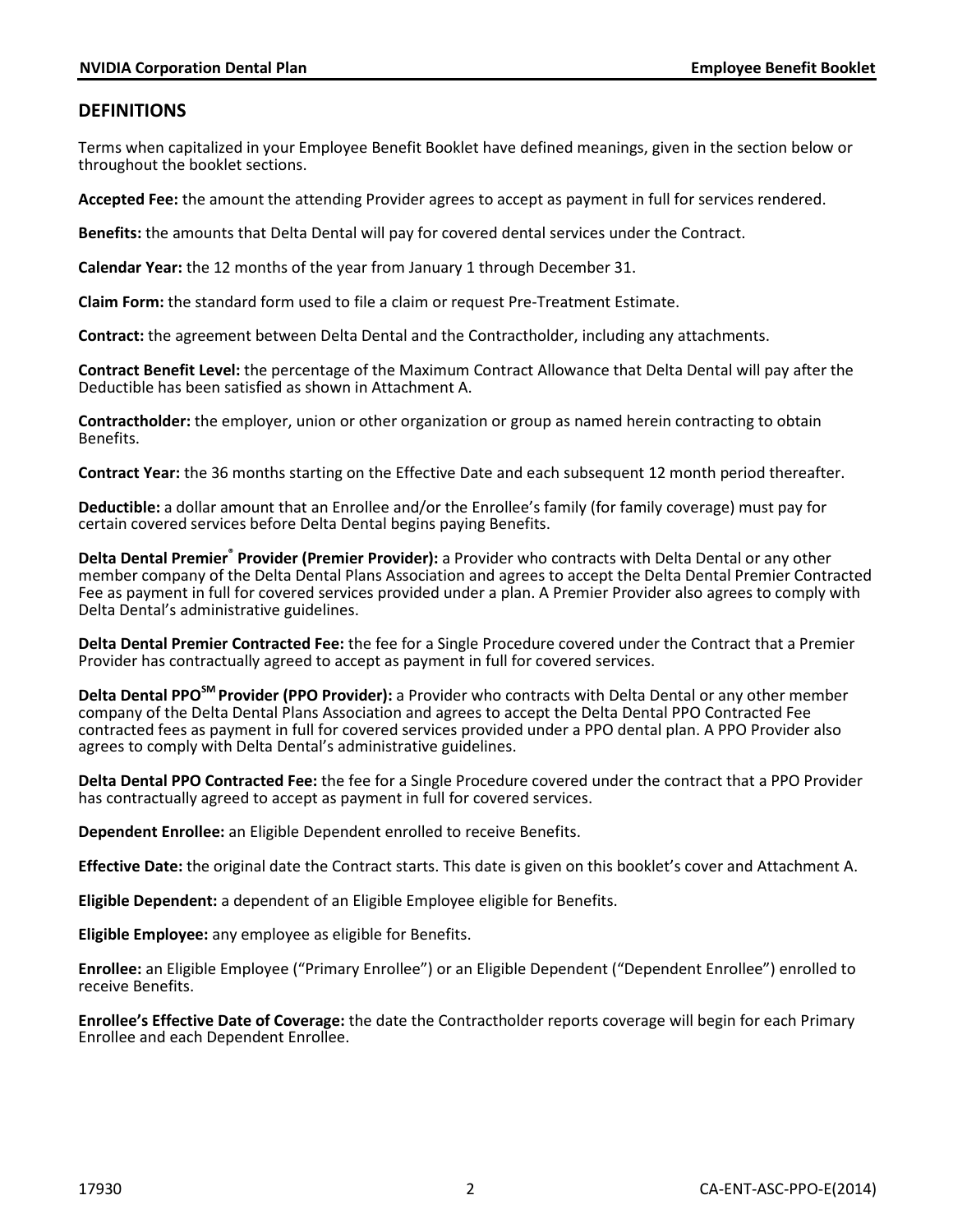**Maximum Contract Allowance:** the reimbursement under the Enrollee's benefit plan against which Delta Dental calculates its payment and the Enrollee's financial obligation. Subject to adjustment for extreme difficulty or unusual circumstances, the Maximum Contract Allowance for services provided:<br>• by a PPO Provider is the lesser of the Provider's Submitted Fee or the Delta Dental PPO Contracted Fee.

- 
- by a Premier Provider is the lesser of the Provider's Submitted Fee or the Delta Dental Premier Contracted Fee.
- by a Non-Delta Dental Provider is the lesser of the Provider's Submitted Fee or the Delta Dental Premier Contracted Fee.

**Non-Delta Dental Provider:** a Provider who is not a PPO Provider or a Premier Provider and is not contractually bound to abide by Delta Dental's administrative guidelines.

**Open Enrollment Period**: the month of the year during which employees may change coverage for the next Contract Year.

**Patient Pays:** Enrollee's financial obligation for services calculated as the difference between the amount shown as the Accepted Fee and the portion shown as "Delta Dental Pays" on the claims statement when a claim is processed.

**Pre-Treatment Estimate:** an estimation of the allowable Benefits under the Contract for the services proposed, assuming the person is an eligible Enrollee.

**Primary Enrollee:** an Eligible Employee enrolled in the plan to receive Benefits; may also be referred to as "Enrollee."

**Procedure Code:** the Current Dental Terminology© (CDT) number assigned to a Single Procedure by the American Dental Association.

**Program Allowance:** the amount determined by a set percentile level of all charges for such services by Providers with similar professional standing in the same geographical area. Program Allowances may differ based on the Provider's contracting status.

**Provider:** a person licensed to practice dentistry when and where services are performed. A Provider shall also include a dental partnership, dental professional corporation or dental clinic.

#### **Qualifying Status Change:** a change in:

- marital status (marriage, divorce, legal separation, annulment or death);
- number of dependents (a child's birth, adoption of a child, placement of child for adoption, addition of a step or foster child or death of a child);
- employment status (change in employment status of Enrollee or Eligible Dependent);
- dependent child ceases to satisfy eligibility requirements;<br>residence (Enrollee, dependent Spouse or child moves);<br>a court order requiring dependent coverage; or
- 
- 
- any other current or future election changes permitted by Internal Revenue Code Section 125.

**Single Procedure:** a dental procedure that is assigned a separate Procedure Code.

**Spouse:** a person related to or a partner of the Primary Enrollee:

- as defined and as may be required to be treated as a Spouse by the laws of the state where the Contract is issued and delivered:
- as defined and as may be required to be treated as a Spouse by the laws of the state where the Primary Enrollee resides; and
- as may be recognized by the Contractholder.

**Submitted Fee:** the amount that the Provider bills and enters on a claim for a specific procedure.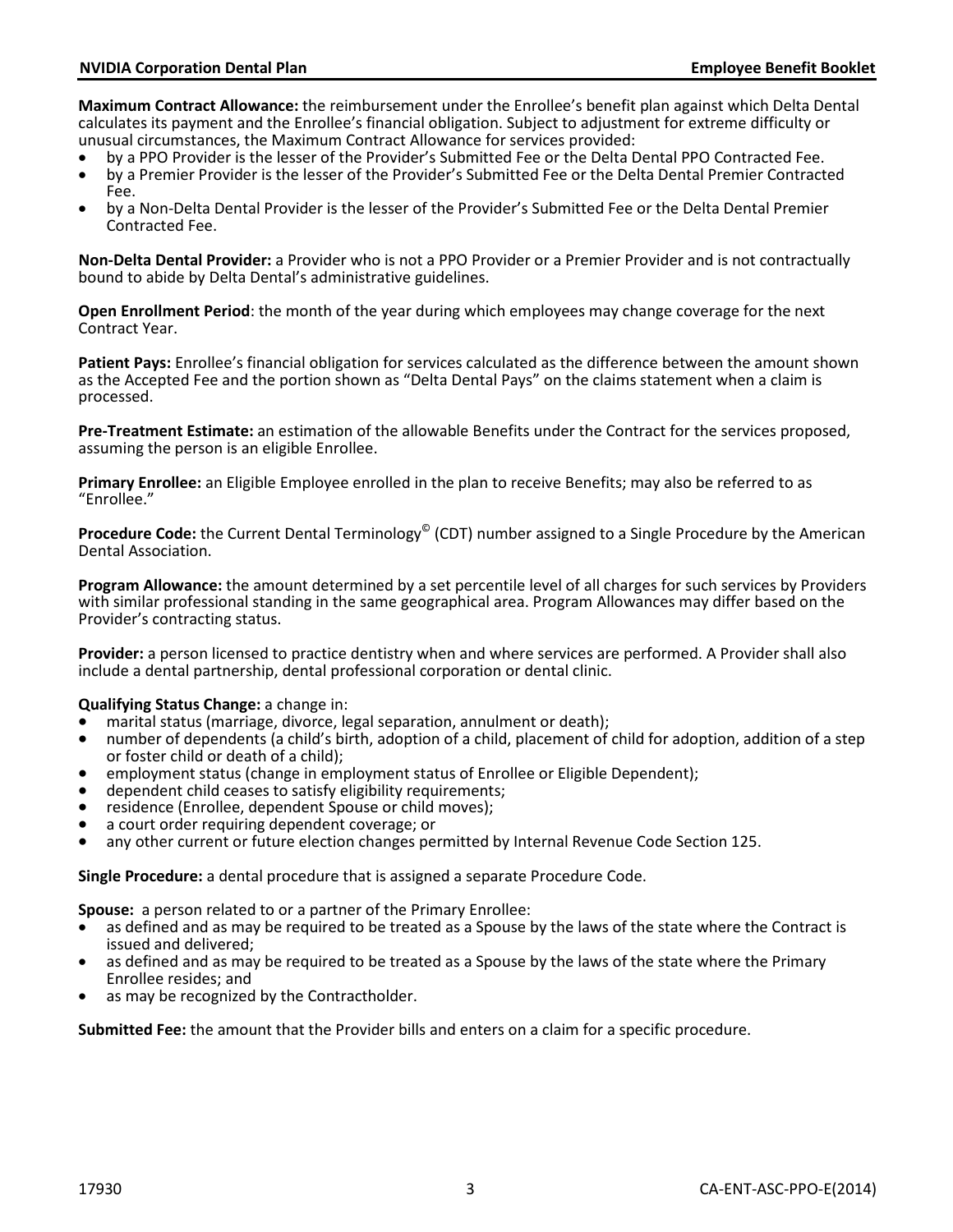## <span id="page-5-0"></span>**COST OF COVERAGE**

You are required to contribute towards the cost of your coverage.

You are required to contribute towards the cost of your Dependent Enrollee's coverage.

We may cancel the Contract 30 days after written notice to the Contractholder if the cost of coverage is not paid when due.

## <span id="page-5-1"></span>**ELIGIBILITY AND ENROLLMENT**

### **Eligibility Requirements**

All employees are eligible on the Effective Date. All future employees shall become eligible on their date of hire.

If your dependents are covered, they will be eligible when you are or as soon as they become dependents.<br> **B** Dependents are the Primary Enrollee's Spouse and dependent children from birth to age 26.

- 
- Children include natural children, stepchildren, foster children, adopted children, children placed for adoption and children of a partner as recognized by the Contractholder. Children must be dependent upon Primary Enrollee for support and maintenance. The dependents of Primary Enrollees are eligible to enroll on the same date that the employee, of whom they are a Dependent, becomes a Primary Enrollee. Later-acquired dependents become eligible as soon as they acquire dependent status. An overage dependent child may be eligible if:
- - (1) he or she is incapable of self-sustaining employment because of a physically or mentally disabling injury, illness or condition that began prior to reaching the limiting age;
	- (2) he or she is chiefly dependent on the eligible employee for support; and
	- (3) proof of dependent child's disability is provided within 31 days of request. Such requests will not be made more than once a year following a two year period after this dependent reaches the limiting age. Enrollment will continue as long as the dependent relies on the eligible employee for support because of a physically or mentally disabling injury, illness or condition that began before he or she reached the limiting age.

Dependents serving active military duty are not eligible, as they are typically covered under health and dental coverage provided by the military while they are on active duty.

### **Enrollment Requirements**

If the Contractholder is paying all coverages for you and your dependents, everyone is automatically enrolled.

- If you are paying all or a portion of the coverage for yourself or your dependents then:<br>• You must enroll within 31 days after the date you become eligible or during an Open Enrollment Period.
- All dependents must be enrolled within 31 days after they become eligible or during an Open Enrollment<br>Period
- If you elect dependent coverage, you must enroll all of your Dependent Enrollees.
- You must pay the cost of coverage in the manner elected by the Contractholder and approved by us. Coverage cannot be dropped or changed other than during an Open Enrollment Period or because of a Qualifying Status Change.
- You must pay the cost of coverage for your Dependent Enrollees in the manner elected by the Contractholder and approved by us until your dependents are no longer eligible or until you choose to drop dependent coverage. Coverage may not be changed at any time other than during an Open Enrollment Period or if there is a Qualifying Status Change.
- If both you and your Spouse are eligible persons, one of you may not enroll as a Dependent Enrollee of the other. Dependent children may enroll as Dependent Enrollees of only one Primary Enrollee.
- A child who is eligible as a Primary Enrollee and a dependent can be insured under the Contract as a Primary Enrollee or as a Dependent Enrollee but not both at the same time.

### **Loss of Eligibility**

Your coverage ends on the earlier of the last day of the month you stop working for the Contractholder, are no longer an Eligible Employee of the Contractholder or immediately when the Contract ends. Your dependents lose coverage when your coverage ends or the last day of the month when dependent status is lost.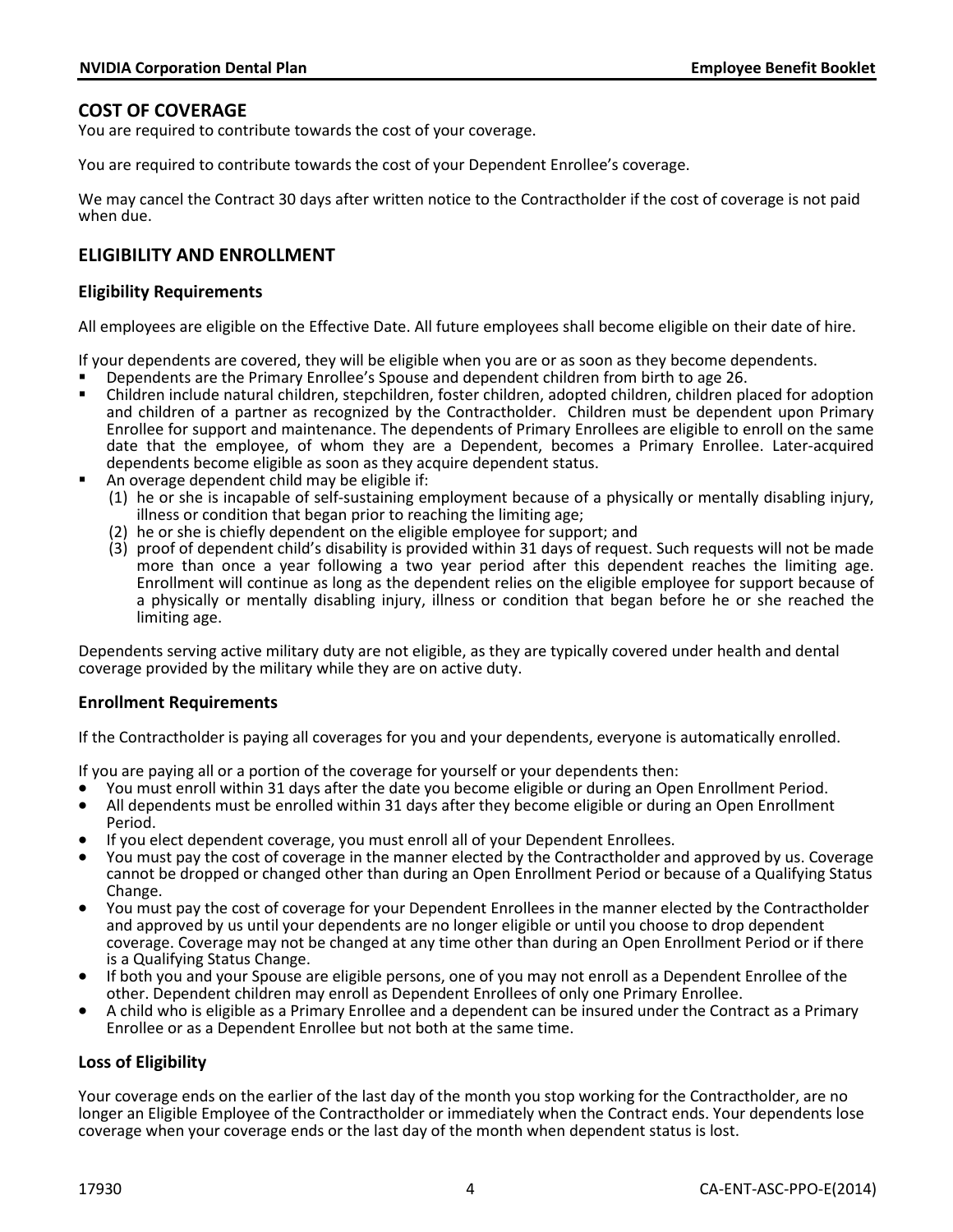### **Continuation of Benefits**

We will not pay for any services/treatment received after your coverage ends. However, we will pay for covered services incurred while you were eligible if the procedures were completed within 31 days of the date your coverage ended.

- A dental service is incurred:<br>• for an appliance (or change to an appliance), at the time the impression is made;
- for a crown, bridge or cast restoration, at the time the tooth or teeth are prepared;
- for root canal therapy, at the time the pulp chamber is opened; and
- for all other dental services, at the time the service is performed or the supply furnished.

### **Strike, Lay-off and Leave of Absence**

You and your dependents will not be covered for any dental services received while you are on strike, lay-off or leave of absence, other than an approved leave of absence or as required under the Family & Medical Leave Act of 1993 or other applicable state or federal law\*.

Benefits for you and your Dependent Enrollees will resume as follows:

- if coverage is reactivated in the same Calendar Year, Deductibles and maximums will resume as if you were never gone; or
- if coverage is reactivated in a different Calendar Year, new Deductibles and maximums will apply.

Coverage will resume the date you return to work, provided you submit an enrollment card requesting that coverage be reactivated.

\*Coverage for you and your dependents is not affected if you take a leave of absence allowed under the Family & Medical Leave Act of 1993 or other applicable state or federal law. If you are currently paying any part of your premium, you may choose to continue coverage. If you do not continue coverage during the leave, you can resume that coverage on your return to active work as if no interruption occurred.

**Important:** The Family & Medical Leave Act of 1993 does not apply to all companies, only those that meet certain size guidelines. See your Human Resources Department for complete information. If you are rehired within the same Calendar Year, Deductibles and maximums will resume as if you were never gone.

### **Continued Coverage under USERRA**

As required under the Uniformed Services Employment and Reemployment Rights Act of 1994 (USERRA), if you are covered by the Contract on the date your USERRA leave of absence begins, you may continue dental coverage for yourself and any covered dependents. Continuation of coverage under USERRA may not extend beyond the earlier of:<br>• 24 months, beginning on the date the leave of absence begins, or;

- 
- the date you fail to return to work within the time required by USERRA.

For USERRA leave that extends beyond 31 days, the premium for continuation of coverage will be the same as for COBRA coverage.

### **Continuation of Coverage Under COBRA**

COBRA (the Consolidated Omnibus Budget Reconciliation Act of 1985) provides a way for you and your Dependent Enrollees who lose employer-sponsored group health plan coverage to continue coverage for a period of time. COBRA does not apply to all companies, only those that meet certain size guidelines. See your Human Resources Department for complete information.

We do not assume any of the obligations required by COBRA of the Contractholder or any employer (including the obligation to notify potential beneficiaries of their rights or options under COBRA).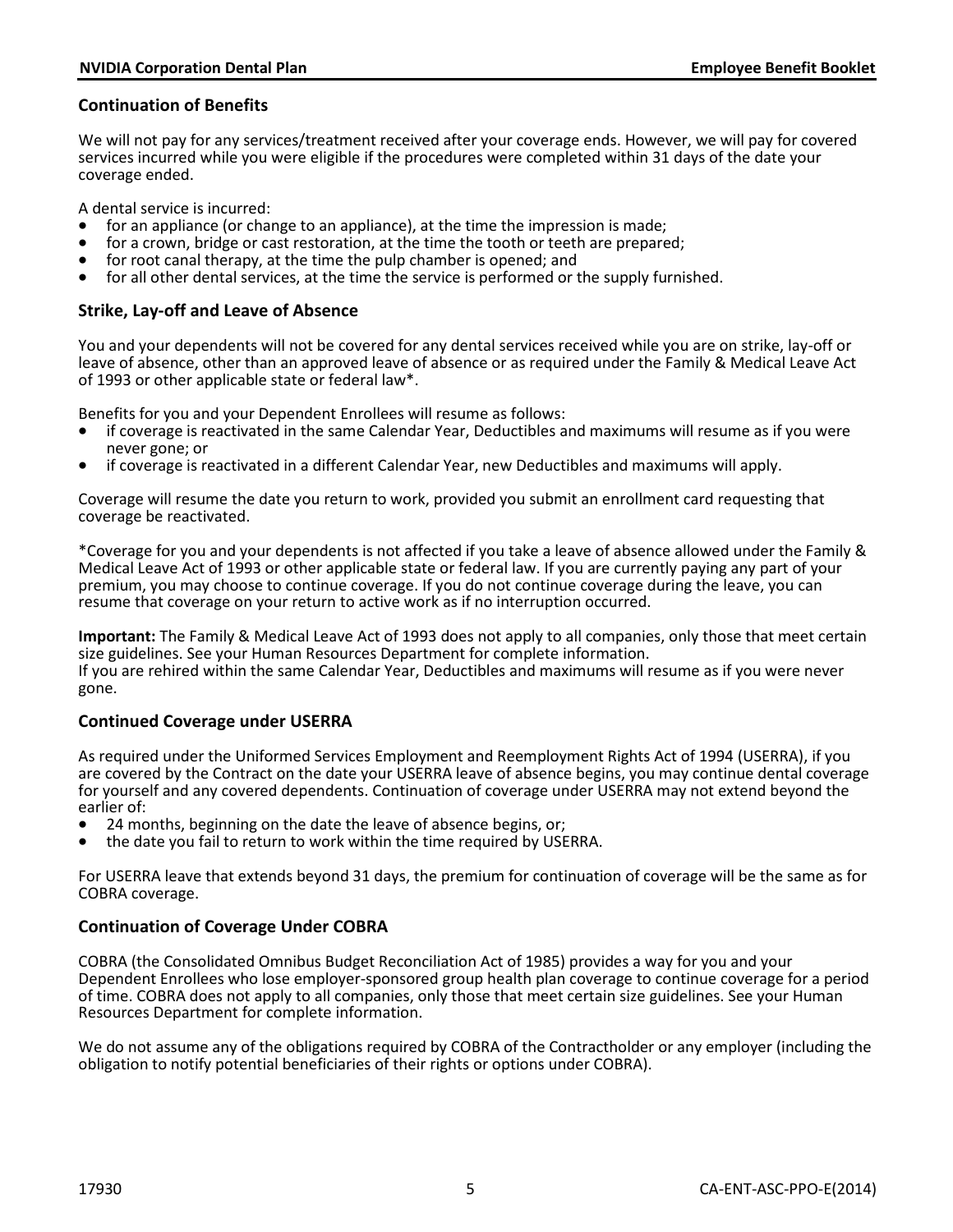# <span id="page-7-0"></span>**CONDITIONS UNDER WHICH BENEFITS ARE PROVIDED**

We will pay Benefits for the dental services described in Attachment B. We will pay Benefits only for covered services. The Contract covers several categories of dental services when a Provider provides them and when they are necessary and within the standards of generally accepted dental practice standards. Claims shall be processed in accordance with our standard processing policies. The processing policies may be revised from time to time; therefore, Delta Dental shall use the processing policies that are in effect at the time the claim is processed. We may use dentists (dental consultants) to review treatment plans, diagnostic materials and/or prescribed treatments to determine generally accepted dental practices and to determine if treatment has a favorable prognosis. Limitations and Exclusions will be applied for the period the person is an Enrollee under any Delta Dental program or prior dental care program provided by the Contractholder subject to receipt of such information from the Contractholder or at the time a claim is submitted. Additional eligibility periods, if any, are listed in Attachment A. If you receive dental services from a Provider outside the state of California, the Provider will be paid according to Delta Dental's network payment provisions for said state according to the terms of the Contract.

If a primary dental procedure includes component procedures that are performed at the same time as the primary procedure, the component procedures are considered to be part of the primary procedure for purposes of determining the Benefit payable under the Contract. Even if the Provider bills separately for the primary procedure and each of its component parts, the total Benefit payable for all related charges will be limited to the maximum Benefit payable for the primary procedure.

### **Enrollee Coinsurance**

We will pay a percentage of the Maximum Contract Allowance for covered services, as shown in Attachment A and you are responsible for paying the balance. What you pay is called the enrollee coinsurance ("Enrollee Coinsurance") and is part of your out-of-pocket cost. You pay this even after a Deductible has been met. The amount of your Enrollee Coinsurance will depend on the type of service and the Provider providing the service (see section titled "Selecting Your Provider"). Providers are required to collect Enrollee Coinsurance for covered services. Your group has chosen to require Enrollee Coinsurances under this program as a method of sharing the costs of providing dental Benefits between the Contractholder and Enrollees. If the Provider discounts, waives or rebates any portion of the Enrollee Coinsurance to you, we will be obligated to provide as Benefits only the applicable percentages of the Provider's fees or allowances reduced by the amount of the fees or allowances that are discounted, waived or rebated.

It is to your advantage to select PPO Providers because they have agreed to accept the Maximum Contract Allowance as payment in full for covered services, which typically results in lower out-of-pocket costs for you. Please refer to the sections titled "Selecting Your Provider" and "How Claims Are Paid" for more information.

### **Deductible**

Your dental plan features a Deductible. This is an amount you must pay out-of-pocket before Benefits are paid. The Deductible amounts are listed in Attachment A. Deductibles apply to all benefits unless otherwise noted. Only the Provider's fees you pay for covered Benefits will count toward the Deductible.

### **Maximum Amount**

Most dental programs have a maximum amount. A maximum amount ("Maximum Amount" or "Maximum") is the maximum dollar amount we will pay toward the cost of dental care. You are responsible for paying costs above this amount. The Maximum Amount payable is shown in Attachment A. Maximums may apply on a yearly basis, a per services basis, or a lifetime basis.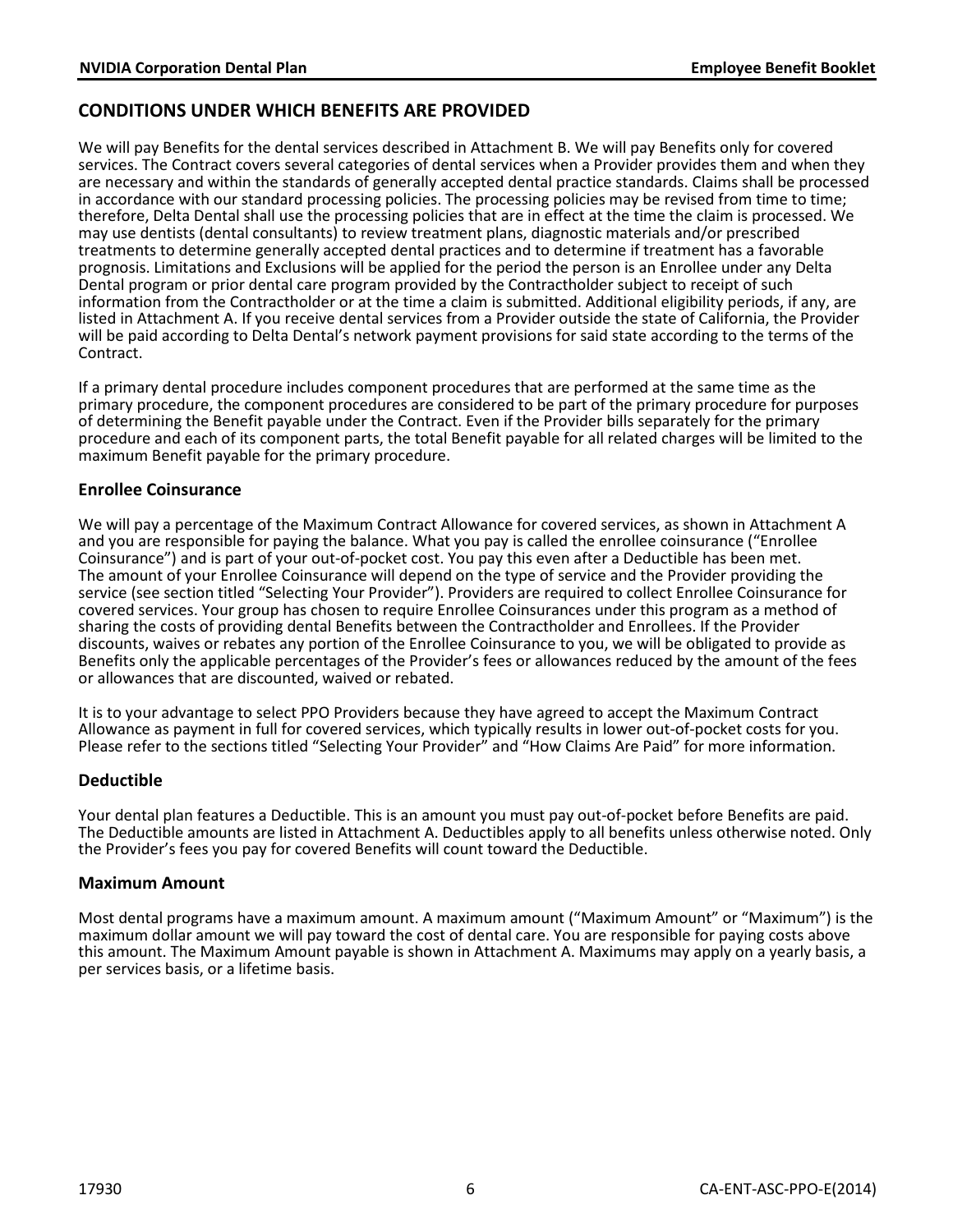### **Pre-Treatment Estimate**

Pre-Treatment Estimate requests are not required; however, your Provider may file a Claim Form before beginning treatment, showing the services to be provided to you. We will estimate the amount of Benefits payable under the Contract for the listed services. By asking your Provider for a Pre-Treatment Estimate from us before you agree to receive any prescribed treatment, you will have an estimate up front of what we will pay and the difference you will need to pay. The Benefits will be processed according to the terms of the Contract when the treatment is actually performed. Pre-Treatment Estimates are valid for 365 days unless other services are received after the date of the Pre-Treatment Estimate, or until an earlier occurrence of any one of the following events:<br>• the date the Contract terminates:

- 
- the date Benefits under the Contract are amended if the services in the Pre-Treatment Estimate are part of the amendment;<br>the date your coverage ends; or
- 
- the date the Provider's agreement with Delta Dental ends.

A Pre-Treatment Estimate does not guarantee payment. It is an estimate of the amount we will pay if you are enrolled and meet all the requirements of the program at the time the treatment you have planned is completed and may not take into account any Deductibles, so please remember to figure in your Deductible if necessary.

### **Coordination of Benefits**

We coordinate the Benefits under the Contract with your benefits under any other group or pre-paid plan or Benefit plan designed to fully integrate with other policies. Benefits under this plan may be reduced so that combined coverage does not exceed our portion of the Maximum Contract Allowance. If this plan is the "primary" plan, we will not reduce Benefits, but if the other plan is the primary one, Delta Dental will reduce Benefits otherwise payable under the Contract. The reduction will be the amount paid for or provided under the terms of the primary plan for covered services in Attachment A and in Attachment B.

- How do we determine which plan is the "primary" program?
	- (1) The plan covering you as an employee is primary over a plan covering you as a dependent.
	- (2) The plan covering you as an employee is primary over a plan which covers the insured person as a dependent; except that: if the insured person is also a Medicare beneficiary, and as a result of the rule established by Title XVIII of the Social Security Act and implementing regulations, Medicare is:
		- a) secondary to the plan covering the insured person as a dependent and
		- b) primary to the plan covering the insured person as other than a dependent (e.g. a retired employee), then the benefits of the plan covering the insured person as a dependent are determined before those of the plan covering that insured person as other than a dependent.
	- (3) Except as stated below, when this plan and another plan cover the same child as a dependent of different persons, called parents:
		- a) The benefits of the plan of the parent whose birthday falls earlier in a year are determined before those of the plan of the parent whose birthday falls later in that year, but
		- b) If both parents have the same birthday, the benefits of the plan which covered one parent longer are determined before those of the plan which covered the other parent for a shorter period of time.
		- c) However, if the other plan does not have the birthday rule described above, but instead has a rule based on the gender of the parent, and if, as a result, the plans do not agree on the order of benefits, the rule in the other plan will determine the order of benefits.
	- (4) In the case of a dependent child of legally separated or divorced parents, the plan covering the Enrollee as a dependent of the parent with legal custody, or as a dependent of the custodial parent's Spouse (i.e. step-parent) will be primary over the plan covering the Enrollee as a dependent of the parent without legal custody. If there is a court decree which would otherwise establish financial responsibility for the health care expenses with respect to the child, the benefits of a plan which covers the child as a dependent of the parent with such financial responsibility will be determined before the benefits of any other policy which covers the child as a dependent child.
	- (5) If the specific terms of a court decree state that the parents will share joint custody, without stating that one of the parents is responsible for the health care expenses of the child, the plans covering the child will follow the order of benefit determination rules outlined in  $(3)$  a) through  $(3)$  c).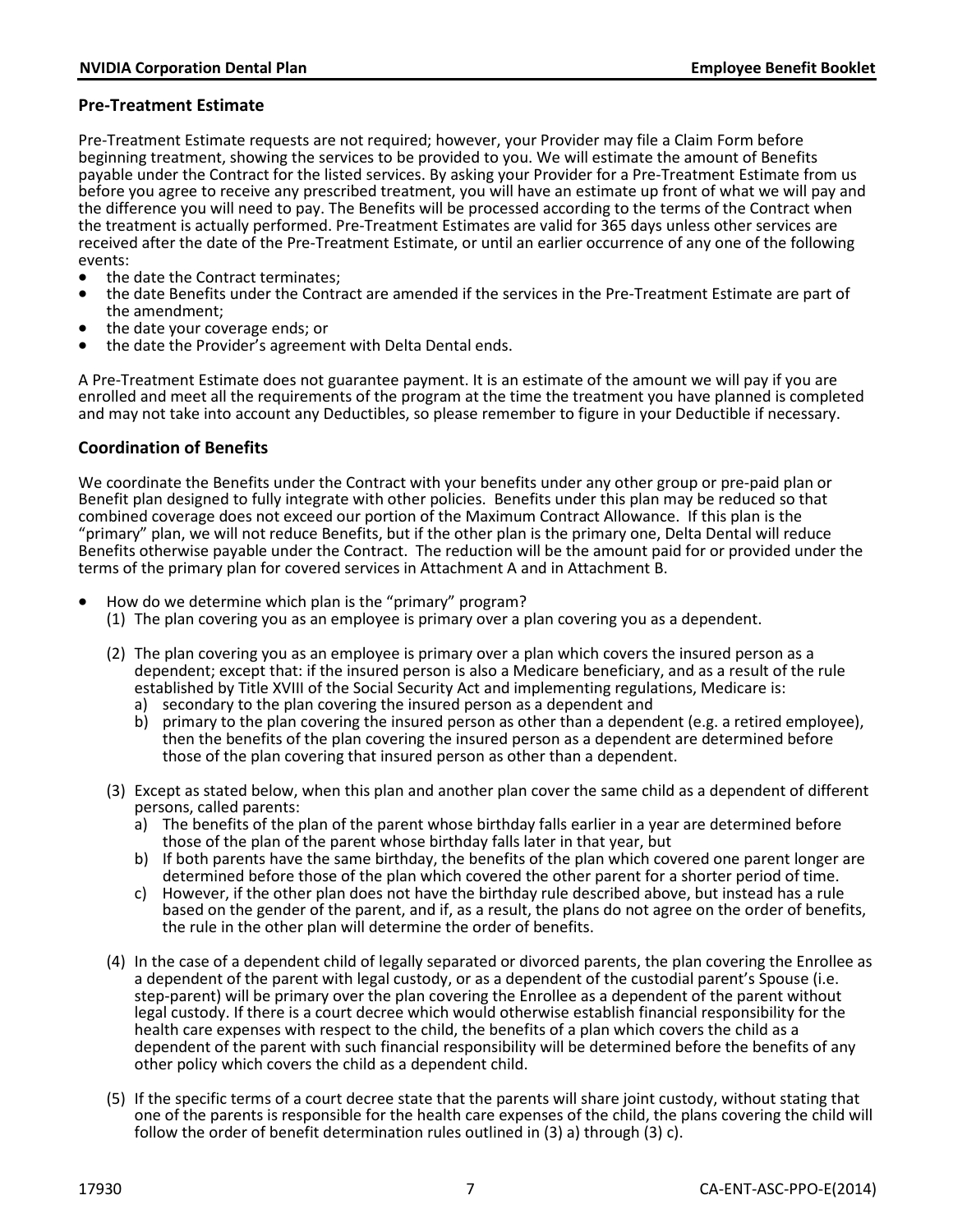- (6) The Benefits of a plan which covers an insured person as an employee who is neither laid off nor retired are determined before those of a plan which covers that insured person as a laid off or retired employee. The same would hold true if an insured person is a dependent of a person covered as a retiree and an employee. If the other plan does not have this rule, and if, as a result, the plans do not agree on the order of benefits, this rule is ignored.
- (7) If an insured person whose coverage is provided under a right of continuation pursuant to federal or state law also is covered under another plan, the following will be the order of benefit determination:
	- a) First, the Benefits of a plan covering the insured person as an employee or Primary Enrollee (or as that insured person's dependent);
	- b) Second, the Benefits under the continuation coverage.

If the other plan does not have the rule described above, and if, as a result, the plans do not agree on the order of benefits, this rule is ignored.

- (8) If none of the above rules determine the order of benefits, the benefits of the plan which covered you longer are determined before those of the plan which covered you for the shorter term.
- (9) When determination cannot be made in accordance with the above, the benefits of a plan that is a medical plan covering dental as a benefit shall be primary to a dental-only plan.

# <span id="page-9-0"></span>**SELECTING YOUR PROVIDER**

### **Free Choice of Provider**

We recognize that many factors affect the choice of dentist and therefore support your right to freedom of choice regarding your Provider. This assures that you have full access to the dental treatment you need from the dental office of your choice. You may see any Provider for your covered treatment, whether the Provider is a PPO Provider, Premier Provider or a Non-Delta Dental Provider. In addition, you and your family members can see different Providers.

**Remember, you enjoy the greatest Benefits—including out-of-pocket savings—when you choose a PPO Provider.** To take full advantage of your dental plan, we highly recommend you verify a dentist's participation status with your dental office before each appointment. Review the section titled "How Claims Are Paid" for an explanation of payment procedures to understand the method of payments applicable to your dentist selection and how that may impact your out-of-pocket costs.

### **Locating a Delta Dental PPO Provider**

- There are two ways in which you can locate a PPO Provider near you:<br>• You may access information through our website at deltadentalins.com. This website includes a Provider search function allowing you to locate PPO Providers by location, specialty and network type; or
- You may also call our Customer Service Center toll-free at 800-765-6003 and one of our representatives will assist you. We can provide you with information regarding a Provider's network, specialty and office location.

### <span id="page-9-1"></span>**HOW CLAIMS ARE PAID**

### **Payment for Services — PPO Provider**

Payment for covered services performed for you by a PPO Provider is calculated based on the Maximum Contract Allowance. PPO Providers have agreed to accept the Delta Dental PPO Contracted Fee as the full charge for covered services.

The portion of the Maximum Contract Allowance payable by us is limited to the applicable Contract Benefit Level shown in Attachment A. Delta Dental's Payment is sent directly to the PPO Provider who submitted the claim. We advise you of any charges not payable by us for which you are responsible. These charges are generally your share of the Maximum Contract Allowance, as well as any Deductibles, charges where the maximum has been exceeded, and/or charges for non-covered services.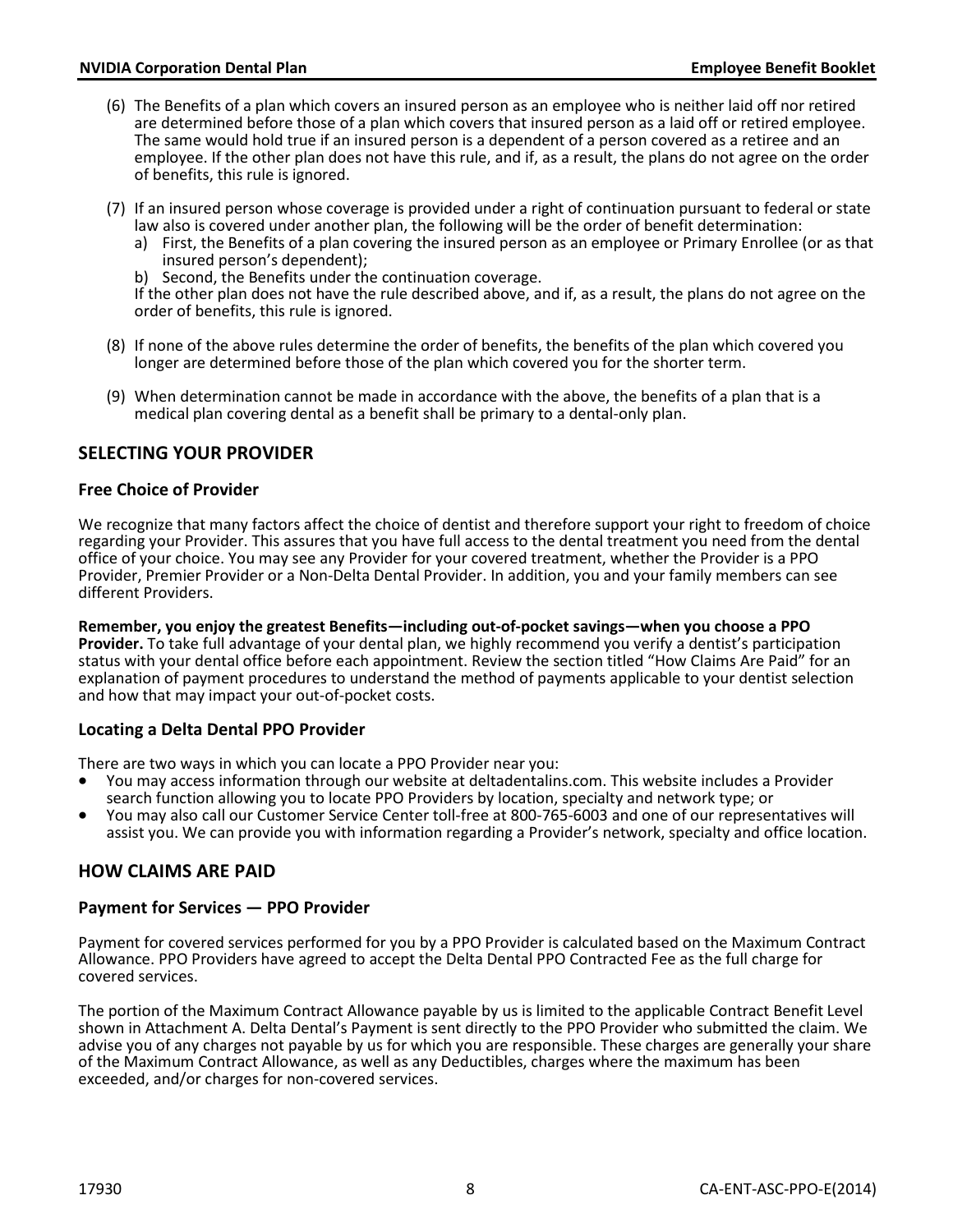### **Payment for Services — Premier Provider**

Payment for covered services performed for you by a Premier Provider is calculated based on the Maximum Contract Allowance. Premier Providers have agreed to accept the Delta Dental Premier Contracted Fee as the full charge for covered services.

The portion of the Maximum Contract Allowance payable by us is limited to the applicable Contract Benefit Level shown in Attachment A. Delta Dental's Payment is sent directly to the Premier Provider who submitted the claim. We advise you of any charges not payable by us for which you are responsible. These charges are generally your share of the Maximum Contract Allowance, as well as any Deductibles, charges where the maximum has been exceeded, and/or charges for non-covered services.

### **Payment for Services — Non-Delta Dental Provider**

Payment for services performed for you by a Non-Delta Dental Provider is also calculated based on the Maximum Contract Allowance. The portion of the Maximum Contract Allowance payable by us is limited to the applicable Contract Benefit Level shown in Attachment A. Non-Delta Dental Providers have no agreement with Delta Dental and are free to bill you for any difference between what Delta Dental pays and the Submitted Fee.

When dental services are received from a Non-Delta Dental Provider, Delta Dental's Payment is sent directly to the Primary Enrollee. You are responsible for payment of the Non-Delta Dental Provider's Submitted Fee. Non-Delta Dental Providers will bill you for their normal charges, which may be higher than the Maximum Contract Allowance for the service. You may be required to pay the Provider yourself and then submit a claim to us for reimbursement. The portion of the Maximum Contract Allowance payable by us is limited to the applicable Contract Benefit Level shown in Attachment A. Since our payment for services you receive may be less than the Non-Delta Dental Provider's actual charges, your out-of-pocket cost may be significantly higher. We advise you of any charges not payable by us for which you are responsible. These charges are generally your share of the Maximum Contract Allowance, as well as any Deductibles, charges where the maximum has been exceeded, and/or charges for non-covered services.

#### **How to Submit a Claim**

Delta Dental does not require special claim forms. However, most dental offices have Claim Forms available. PPO and Premier Providers will fill out and submit your claims paperwork for you. Some Non-Delta Dental Providers may also provide this service upon your request. If you receive services from a Non-Delta Dental Provider who does not provide this service, you can submit your own claim directly to us. Please refer to the section titled "Notice of Claim Form" for more information.

*Your dental office should be able to assist you in filling out the claim form. Fill out the claim form completely and send it to:*

> *DELTA DENTAL OF CALIFORNIA 100 First Street San Francisco, CA 94105*

### <span id="page-10-0"></span>**CLAIMS APPEAL**

We will notify you and your Provider if Benefits are denied for services submitted on a Claim Form, in whole or in part, stating the reason(s) for denial. You have at least 180 days after receiving a notice of denial to request an appeal or grievance by writing to us giving reasons why you believe the denial was wrong. You and your Provider may also ask Delta Dental to examine any additional information provided that may support the appeal or grievance.

Send your appeal or grievance to us at the address shown below:

DELTA DENTAL OF CALIFORNIA 100 First Street San Francisco, CA 94105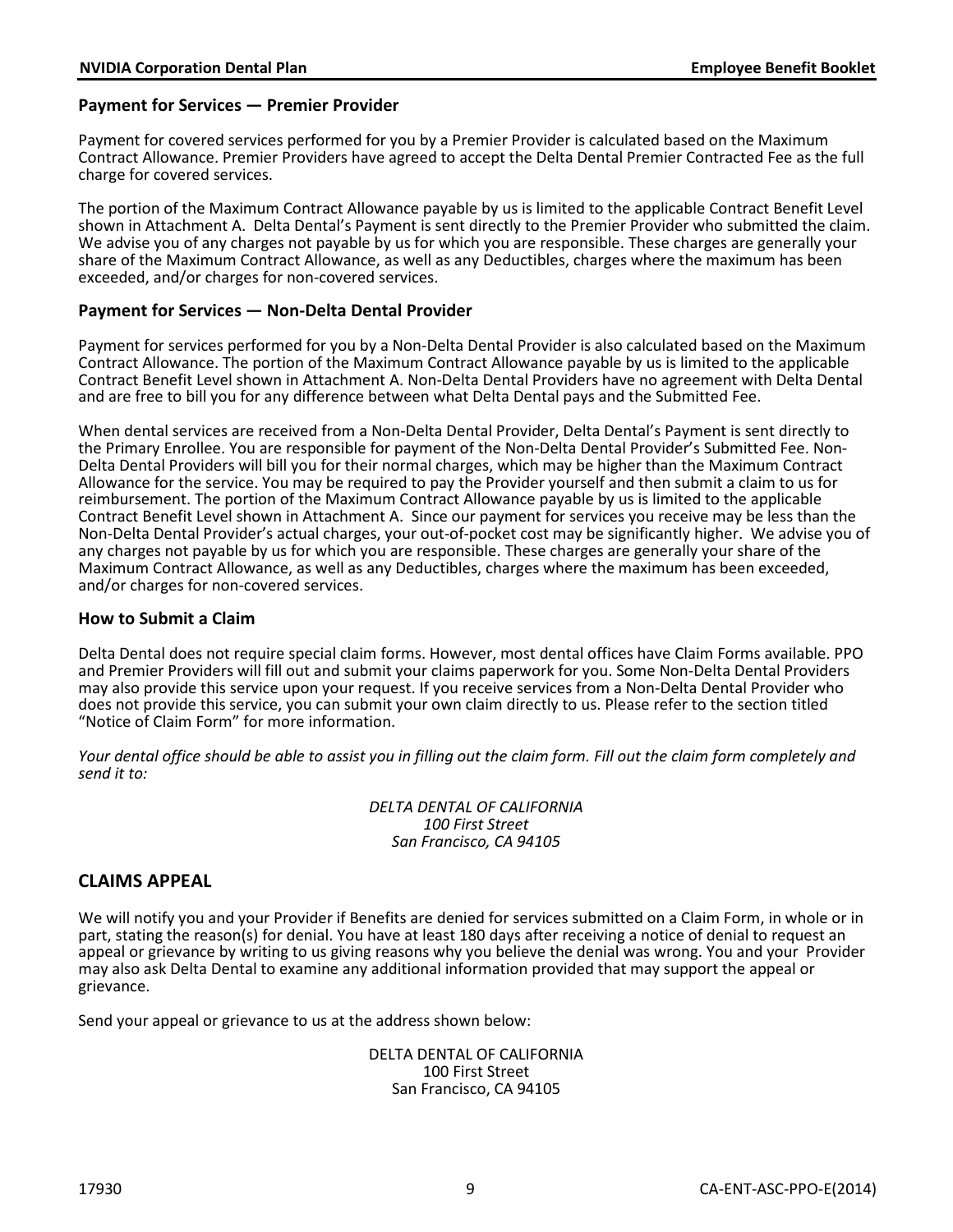### **NVIDIA Corporation Dental Plan Employee Benefit Booklet**

We will send you a written acknowledgment within 5 days upon receipt of the appeal or grievance. We will make a full and fair review and may ask for more documents during this review if needed. The review will take into account all comments, documents, records or other information, regardless of whether such information was submitted or considered initially. If the review is of a denial based in whole or in part on lack of dental necessity, experimental treatment or clinical judgment in applying the terms of the Contract, we shall consult with a dentist who has appropriate training and experience. The review will be conducted for us by a person who is neither the individual who made the claim denial that is subject to the review, nor the subordinate of such individual. We will send the Enrollee a decision within 30 days after receipt of the Enrollee's appeal or grievance.

If the Enrollee believes he/she needs further review of their appeal or grievance, he/she may contact his/her state regulatory agency if applicable. If the group health plan is subject to the Employee Retirement Income Security Act of 1974 (ERISA), the Enrollee may contact the U.S. Department of Labor, Employee Benefits Security Administration (EBSA) for further review of the claim or if the Enrollee has questions about the rights under ERISA. The Enrollee may also bring a civil action under section 502(a) of ERISA. The address of the U.S. Department of Labor is: U.S. Department of Labor, Employee Benefits Security Administration (EBSA), 200 Constitution Avenue, N.W. Washington, D.C. 20210.

## <span id="page-11-0"></span>**GENERAL PROVISIONS**

### **Clinical Examination**

Before approving a claim, we will be entitled to receive, to such extent as may be lawful, from any attending or examining Provider, or from hospitals in which a Provider's care is provided, such information and records relating to attendance to or examination of, or treatment provided to, you as may be required to administer the claim, or have you be examined by a dental consultant retained by us at our expense, in or near your community or residence. We will in every case hold such information and records confidential.

### **Notice of Claim Form**

We will give you or your Provider, on request, a Claim Form to make claim for Benefits. To make a claim, the form should be completed and signed by the Provider who performed the services and by the patient (or the parent or guardian if the patient is a minor) and submitted to us at the address above.

If the form is not furnished by us within 15 days after requested by you or your Provider, the requirements for proof of loss set forth in the next paragraph will be deemed to have been complied with upon the submission to us, within the time established in said paragraph for filing proofs of loss, of written proof covering the occurrence, the character and the extent of the loss for which claim is made. You or your Provider may download a Claim Form from our website.

### **Written Notice of Claim/Proof of Loss**

We must be given written proof of loss within 12 months after the date of the loss. If it is not reasonably possible to give written proof in the time required, the claim will not be reduced or denied solely for this reason, provided proof is filed as soon as reasonably possible. In any event, proof of loss must be given no later than one year from such time (unless the claimant was legally incapacitated).

All written proof of loss must be given to us within 12 months of the termination of the Contract.

### **Time of Payment**

Claims payable under the Contract for any loss other than loss for which the Contract provides any periodic payment will be processed no later than 30 days after written proof of loss is received. We will notify you and your Provider of any additional information needed to process the claim within this 30 day period.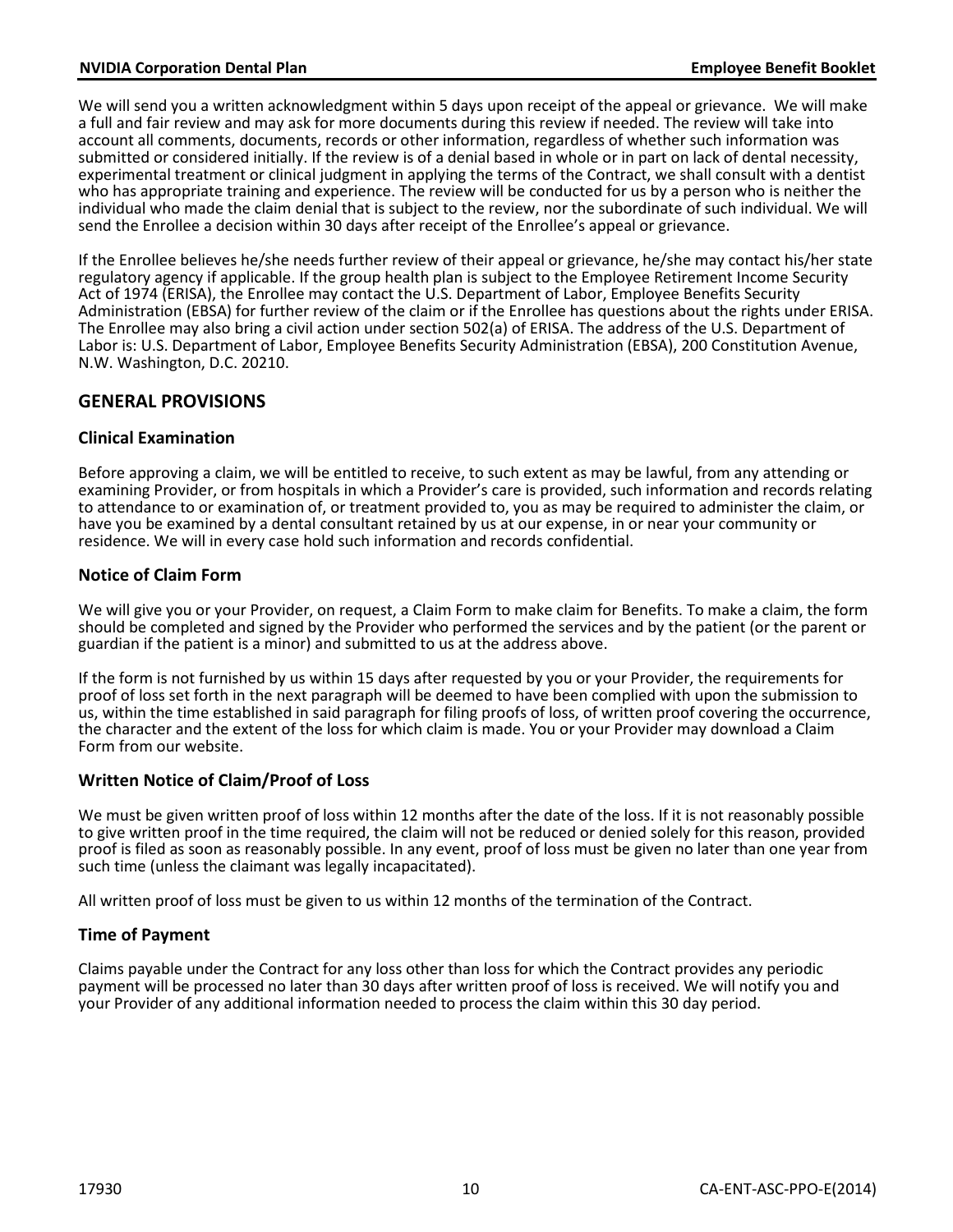### **To Whom Benefits Are Paid**

It is not required that the service be provided by a specific dentist. Payment for services provided by a PPO or Premier Provider will be made directly to the dentist. Any other payments provided by the Contract will be made to you. All Benefits not paid to the Provider will be payable to you, the Primary Enrollee, or Dependent Enrollee, or to your estate, or to an alternate recipient as directed by court order, except that if the person is a minor or otherwise not competent to give a valid release, Benefits may be payable to his or her parent, guardian or other person actually supporting him or her.

### **Misstatements on Application; Effect**

In the absence of fraud or intentional misrepresentation of material fact in applying for or procuring coverage under the Contract, all statements made by you or the Contractholder will be deemed representations and not warranties. No such statement will be used in defense to a claim under the Contract, unless it is contained in a written application.

Any misrepresentation, omission, concealment of fact or incorrect statement which is material to the acceptance of risk may prevent recovery if, had the true facts been known to us, we would not in good faith have issued the contract at the same premium rate. If any misstatement would materially affect the rates, we reserve the right to adjust the premium to reflect your actual circumstances at enrollment.

### **Legal Actions**

No action at law or in equity will be brought to recover on the Contract prior to expiration of 60 days after proof of loss has been filed in accordance with requirements of the Contract, nor will an action be brought at all unless brought within three (3) years from expiration of the time within which proof of loss is required by the Contract.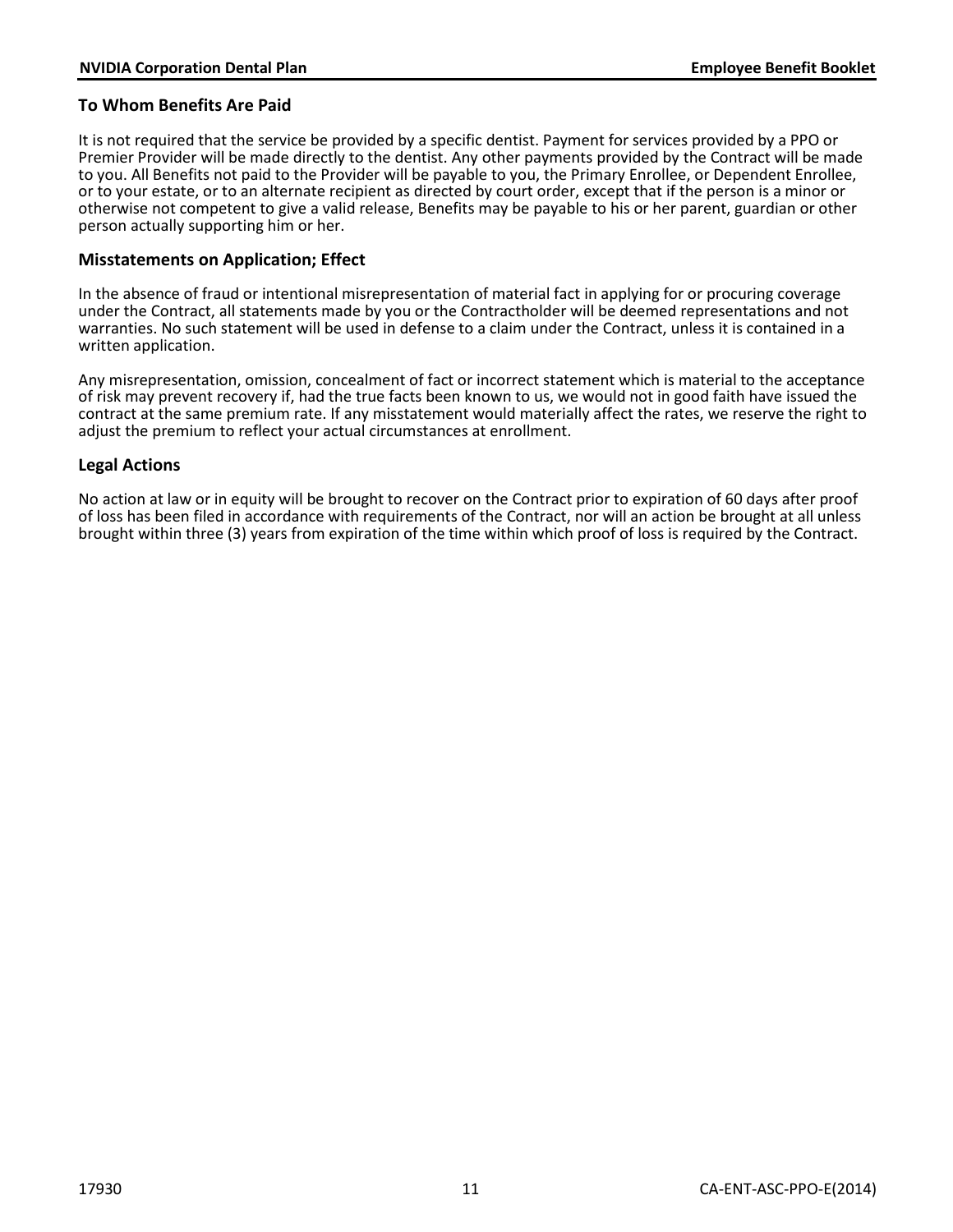# **Attachment A Deductibles, Maximums and Contract Benefit Levels**

**Contractholder:** NVIDIA Corporation

**Group Number:** 17930 **Effective Date:** January 1, 2018

| <b>Deductibles &amp; Maximums</b> |                                                                                                                                                                                |                                                                                                                                                                                |  |  |
|-----------------------------------|--------------------------------------------------------------------------------------------------------------------------------------------------------------------------------|--------------------------------------------------------------------------------------------------------------------------------------------------------------------------------|--|--|
|                                   | Delta Dental PPO <sup>SM</sup> Provider and<br><b>Delta Dental Premier<sup>®</sup> Providers</b>                                                                               | <b>Non-Delta Dental Providers</b>                                                                                                                                              |  |  |
| <b>Annual Deductibles</b>         | \$50 per Enrollee each Calendar<br>Year<br>\$100 per family<br>each Calendar Year                                                                                              | \$100 per Enrollee each Calendar<br>Year<br>\$300 per family<br>each Calendar Year                                                                                             |  |  |
| Deductibles waived for            | Diagnostic and Preventive Services                                                                                                                                             | <b>Diagnostic and Preventive Services</b>                                                                                                                                      |  |  |
| Deductible Carryover              | Any annual Deductible amount<br>satisfied by the Enrollee during the<br>last three (3) months of the year<br>will be applied towards the<br>Deductible for the following year. | Any annual Deductible amount<br>satisfied by the Enrollee during the<br>last three (3) months of the year<br>will be applied towards the<br>Deductible for the following year. |  |  |
| <b>Annual Maximum</b>             | \$3,000 per Enrollee per Calendar<br>Year                                                                                                                                      | \$3,000 per Enrollee per Calendar<br>Year                                                                                                                                      |  |  |
| <b>Orthodontic Maximum</b>        | \$3,000 per Enrollee per lifetime                                                                                                                                              | \$3,000 per Enrollee per lifetime                                                                                                                                              |  |  |

| <b>Contract Benefit Levels</b>                                                                        |                                                                                                  |                            |  |  |
|-------------------------------------------------------------------------------------------------------|--------------------------------------------------------------------------------------------------|----------------------------|--|--|
| <b>Dental Service Category</b>                                                                        | <b>Delta Dental PPO Provider and</b><br>Delta Dental Premier <sup>®</sup> Providers <sup>†</sup> | Non-Delta Dental Providers |  |  |
| Delta Dental will pay or otherwise discharge the Contract Benefit Level shown below for the following |                                                                                                  |                            |  |  |
| services:                                                                                             |                                                                                                  |                            |  |  |
| <b>Diagnostic and Preventive</b>                                                                      | 100%                                                                                             | 90%                        |  |  |
| <b>Services</b>                                                                                       |                                                                                                  |                            |  |  |
| <b>Basic Services</b>                                                                                 | 90%                                                                                              | 70%                        |  |  |
| <b>Major Services</b>                                                                                 | 60%                                                                                              | 50%                        |  |  |
| <b>Orthodontic Services</b>                                                                           | 50%                                                                                              | 50%                        |  |  |

**Orthodontic Services** 1 **1 120 Feaming Contracted Fees for PPO Providers, Premier Contracted Fees for Premier**<br>The Reimbursement is based on PPO Contracted Fees for PPO Providers, Premier Contracted Fees for Premier Providers and Premier Contracted Fees for Non-Delta Dental Providers.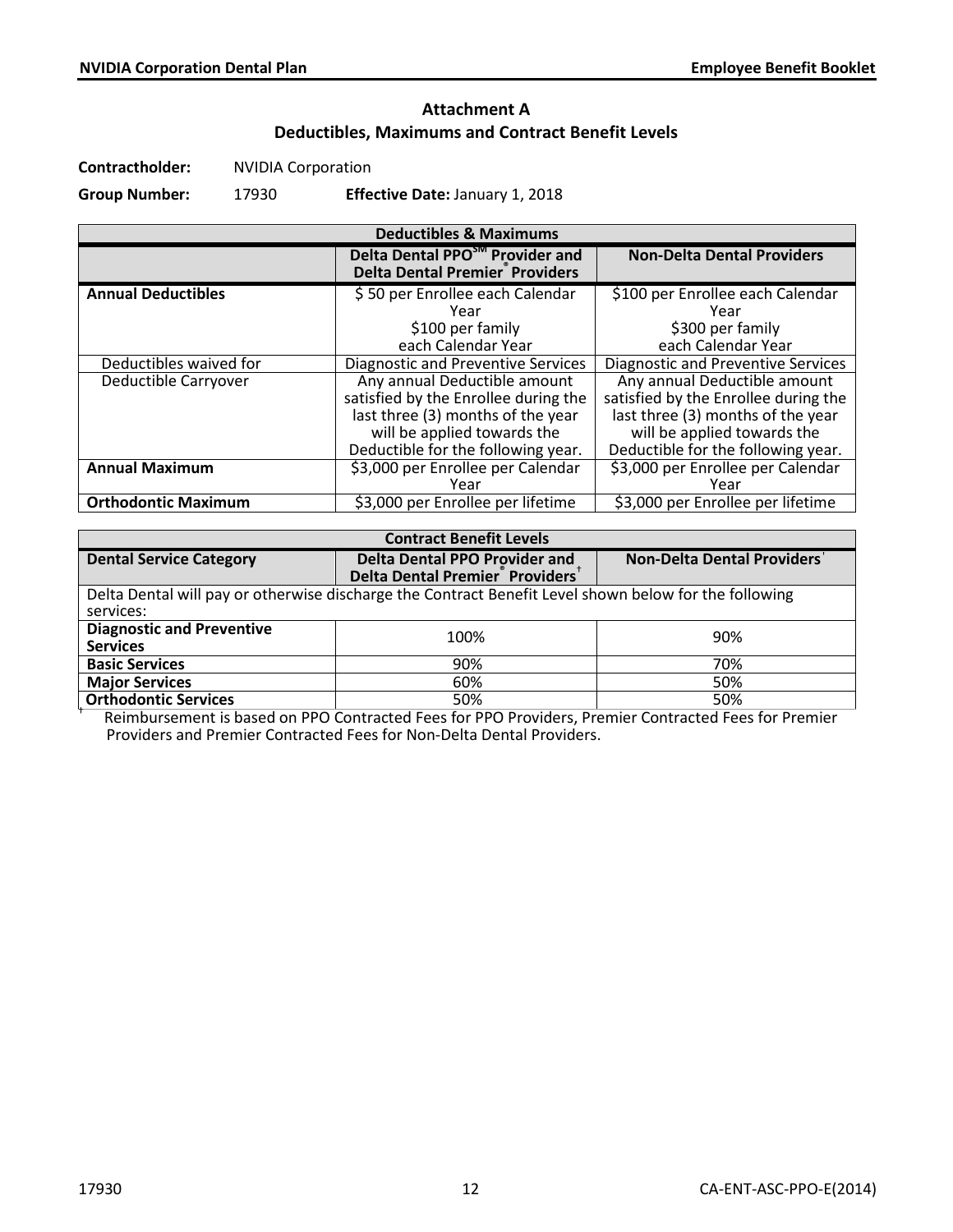# **Attachment B Services, Limitations and Exclusions**

**Contractholder:** NVIDIA Corporation

**Group Number:** 17930 **Effective Date:** January 1, 2018

### *Description of Dental Services*

Delta Dental will pay or otherwise discharge the Contract Benefit Level shown in Attachment A for the following services:

| $\bullet$             |     | <b>Diagnostic and Preventive Services</b>    |                                                                                                                                                                                                                 |  |  |
|-----------------------|-----|----------------------------------------------|-----------------------------------------------------------------------------------------------------------------------------------------------------------------------------------------------------------------|--|--|
|                       | (1) | Diagnostic:                                  | procedures to aid the Provider in determining required dental<br>treatment.                                                                                                                                     |  |  |
|                       | (2) | Preventive                                   | cleaning (periodontal cleaning in the presence of inflamed gums is<br>considered to be a Basic Benefit for payment purposes), topical<br>application of fluoride solutions, space maintainers.                  |  |  |
|                       | (3) | Sealants:                                    | topically applied acrylic, plastic or composite materials used to seal<br>developmental grooves and pits in permanent molars for the<br>purpose of preventing decay.                                            |  |  |
|                       | (4) | Palliative:                                  | emergency treatment to relieve pain.                                                                                                                                                                            |  |  |
| <b>Basic Services</b> |     |                                              |                                                                                                                                                                                                                 |  |  |
|                       | (1) | Oral Surgery:                                | extractions and other surgical procedures (including pre- and post-<br>operative care).                                                                                                                         |  |  |
|                       | (2) | <b>General Anesthesia</b><br>or IV Sedation: | when administered by a Provider for covered Oral Surgery or<br>selected endodontic and periodontal surgical procedures.                                                                                         |  |  |
|                       | (3) | Endodontics:                                 | treatment of diseases and injuries of the tooth pulp.                                                                                                                                                           |  |  |
|                       | (4) | Periodontics:                                | treatment of gums and bones supporting teeth.                                                                                                                                                                   |  |  |
|                       | (5) | Restorative:                                 | amalgam and resin-based composite restorations (fillings) and<br>prefabricated crowns for treatment of carious lesions (visible<br>destruction of hard tooth structure resulting from the process of<br>decay). |  |  |
|                       | (6) | <b>Denture Repairs:</b>                      | repair to partial or complete dentures, including rebase procedures<br>and relining.                                                                                                                            |  |  |
|                       | (7) | Crown Repair:                                | repair to crowns                                                                                                                                                                                                |  |  |
|                       | (8) | Specialist<br>Consultations:                 | opinion or advice requested by a general dentist.                                                                                                                                                               |  |  |
|                       | (9) | Occlusal adjustment:                         | occlusal adjustment; limited; occlusal adjustment, complete                                                                                                                                                     |  |  |
|                       |     | <b>Major Services</b>                        |                                                                                                                                                                                                                 |  |  |
|                       | (1) | Crowns and<br>Inlays/Onlays:                 | treatment of carious lesions (visible decay of the hard tooth<br>structure) when teeth cannot be restored with amalgam or resin-<br>based composites; labial veneers.                                           |  |  |
|                       | (2) | Night<br>Guards/Occlusal<br>Guards:          | intraoral removable appliances provided for treatment of harmful<br>oral habits.                                                                                                                                |  |  |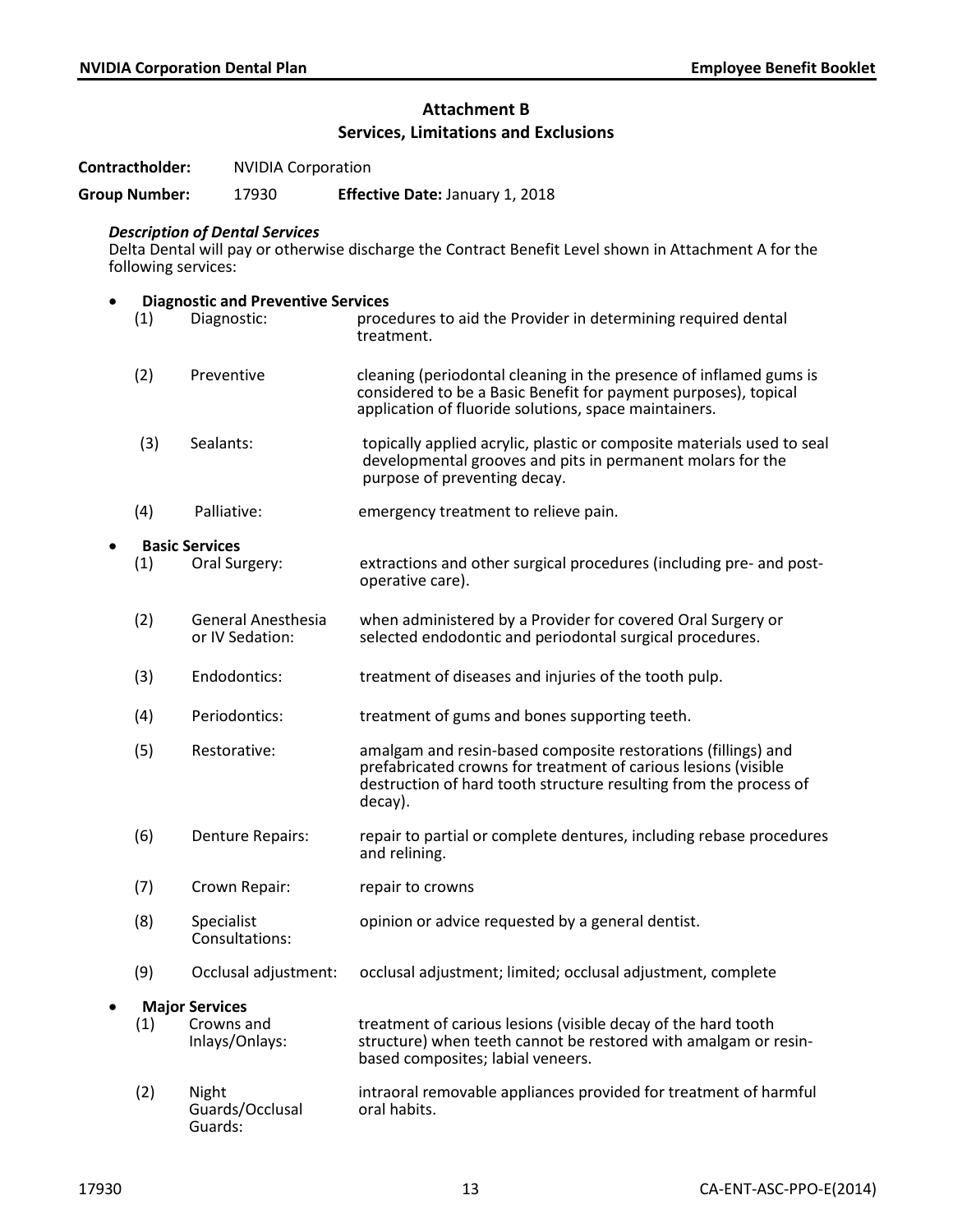(3) Prosthodontics: procedures for construction of fixed bridges, partial or complete dentures and the repair of fixed bridges; implant surgical placement and removal; and for implant supported prosthetics, including implant repair and recementation.

#### • **Orthodontic Services**

Procedures performed by a Provider using appliances to treat malocclusion of teeth and/or jaws which significantly interferes with their function.

• *Note on additional Benefits during pregnancy*

When an Enrollee is pregnant, Delta Dental will pay for additional services to help improve the oral health of the Enrollee during the pregnancy. The additional services each Calendar Year while the Enrollee is covered under the Contract include one (1) additional oral exam and either one (1) additional routine cleaning; one (1) additional periodontal scaling and root planing per quadrant; or one (1) additional periodontal maintenance procedure. Written confirmation of the pregnancy must be provided by the Enrollee or her Provider when the claim is submitted.

#### *Limitations*

(1) Services that are more expensive than the form of treatment customarily provided under accepted dental practice standards are called "Optional Services." Optional Services also include the use of specialized techniques instead of standard procedures.

Examples of Optional Services:

- a) a crown where a filling would restore the tooth;
- b) an inlay/onlay instead of an amalgam restoration; or
- c) porcelain, resin or similar materials for crowns placed on a maxillary second or third molar, or on any mandibular molar (an allowance will be made for a porcelain fused to high noble metal crown).
- d) an overdenture instead of denture.

If an Enrollee receives Optional Services, an alternate Benefit will be allowed, which means Delta Dental will base Benefits on the lower cost of the customary service or standard practice instead of on the higher cost of the Optional Service. The Enrollee will be responsible for the difference between the higher cost of the Optional Service and the lower cost of the customary service or standard procedure.

- (2) Exam and cleaning limitations
	- a) Delta Dental will pay for oral examinations (except after-hours exams and exams for observation) and cleanings (including periodontal cleanings in the presence of inflamed gums or any combination thereof) no more than three times in a Calendar Year.
	- b) A full mouth debridement is allowed once in a lifetime and counts toward the cleaning frequency in the year provided.
	- c) Note that periodontal cleanings Procedures Codes that include periodontal cleanings and full mouth debridement are covered as a Basic Benefit, and routine cleanings are covered as a Diagnostic and Preventive Benefit. See note on additional Benefits during pregnancy.
	- d) Caries risk assessments are allowed once in 36 months for Enrollees age three (3) to 19.
- (3) X-ray limitations:
	- a) Delta Dental will limit the total reimbursable amount to the Provider's Accepted Fee for a complete intraoral series when the fees for any combination of intraoral x-rays in a single treatment series meet or exceed the Accepted Fee for a complete intraoral series. Oral /facial photographic images are not covered.
	- b) When a panoramic film is submitted with supplemental film(s), Delta Dental will limit the total reimbursable amount to the Provider's Accepted Fee for a complete intraoral series.
	- c) If a panoramic film is taken in conjunction with an intraoral complete series, Delta Dental considers the panoramic film to be included in the complete series.
	- d) A complete intraoral series and panoramic film are each limited to once every 36 months.
	- e) Bitewing x-rays are limited to two (2) times in a Calendar Year when provided to Enrollees. Bitewings of any type are disallowed within 12 months of a full mouth series unless warranted by special circumstances.
- (4) Topical application of fluoride solutions is limited to Enrollees to age 19 and no more than twice in a Calendar Year.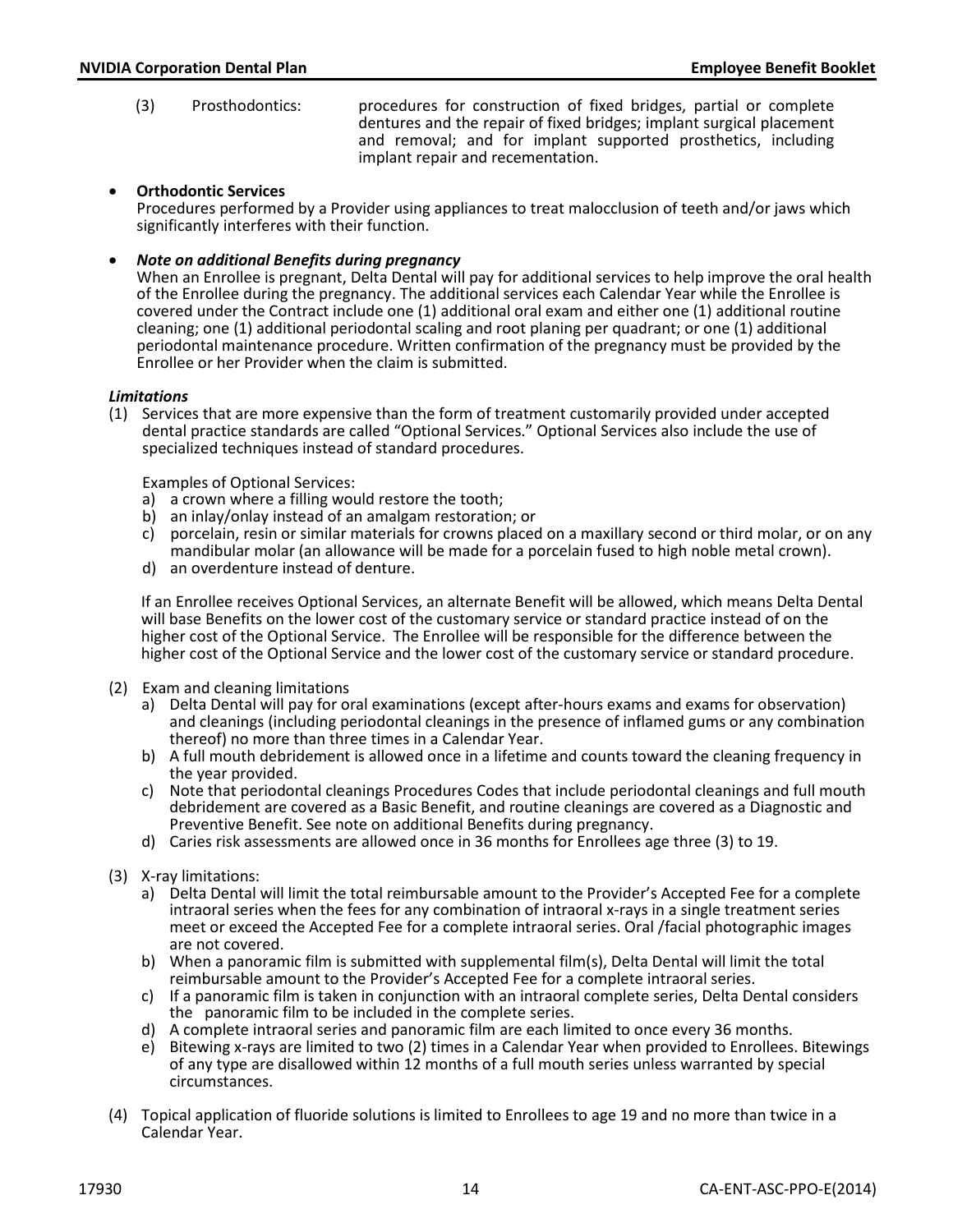- (5) Space maintainer limitations:
	- a) Space maintainers are limited to the initial appliance and are a Benefit for an Enrollee to age 19. b) Recementation of space maintainer is limited to once per lifetime.
	-
	- c) The removal of a fixed space maintainer is considered to be included in the fee for the space maintainer; however, an exception is made if the removal is performed by a different Provider/Provider's office.
- (6) Pulp vitality tests are allowed once per day when definitive treatment is not performed.
- (7) Cephalometric x-rays, oral/facial photographic images and diagnostic casts are covered once per lifetime only when Orthodontic Services are covered. If Orthodontic Services are covered, see Limitations as age limits may apply. However, 3D x-rays are not a covered benefit.
- (8) Sealants are limited as follows:
	- a) to permanent first molars through age eight (8) and to permanent second molars through age 15 if they are without caries (decay) or restorations on the occlusal surface.
	- b) repair or replacement of a Sealant on any tooth within 24 months of its application is included in the fee for the original placement.
- (9) Specialist Consultations, screenings of patients, and assessments of patients are limited to once every 12 months per Provider and count toward the oral exam frequency.
- (10) Protective restorations (sedative fillings) are allowed once per tooth per lifetime when definitive treatment is not performed on the same date of service.
- (11) Prefabricated crowns are allowed on baby (deciduous) teeth and permanent teeth up to age 16.
- (12) Root canal therapy and pulpal therapy (resorbable filling) are limited to once in a lifetime. Retreatment of root canal therapy by the same Provider/Provider office within 24 months is considered part of the original procedure.
- (13) Apexification is only benefited on permanent teeth with incomplete root canal development or for the repair of a perforation. Apexification visits have a lifetime limit per tooth of one (1) initial visit, four (4) interim visits and one (1) final visit to age 19.
- (14) Retreatment of apical surgery by the same Provider/Provider office within 24 months is considered part of the original procedure.
- (15) Pin retention is covered not more than once in any 60-month period.
- (16) Palliative treatment is covered per visit, not per tooth, and the fee includes all treatment provided other than required x-rays or select Diagnostic procedures.
- (17) Periodontal limitations:
	- a) Benefits for periodontal scaling and root planing in the same quadrant are limited to once in every 24-month period. See note on additional Benefits during pregnancy.
	- b) Periodontal surgery in the same quadrant is limited to once in every 12-month period and includes any surgical re-entry or scaling and root planing.
	- c) Periodontal services, including bone replacement grafts, guided tissue regeneration, graft procedures and biological materials to aid in soft and osseous tissue regeneration are only covered for the treatment of natural teeth and are not covered when submitted in conjunction with extractions, periradicular surgery, ridge augmentation or implants.
	- d) If in the same quadrant, scaling and root planing must be performed at least six (6) weeks prior to the periodontal surgery.
	- e) Cleanings (regular and periodontal) and full mouth debridement are subject to a 30 day wait following periodontal scaling and root planing if performed by the same Provider office.
	- f) Two additional periodontal maintenance cleanings are allowed in a Calendar Year.
- (18) Oral Surgery services are covered once in a lifetime except removal of cysts and lesions and incision and drainage procedures, which are covered once in the same day.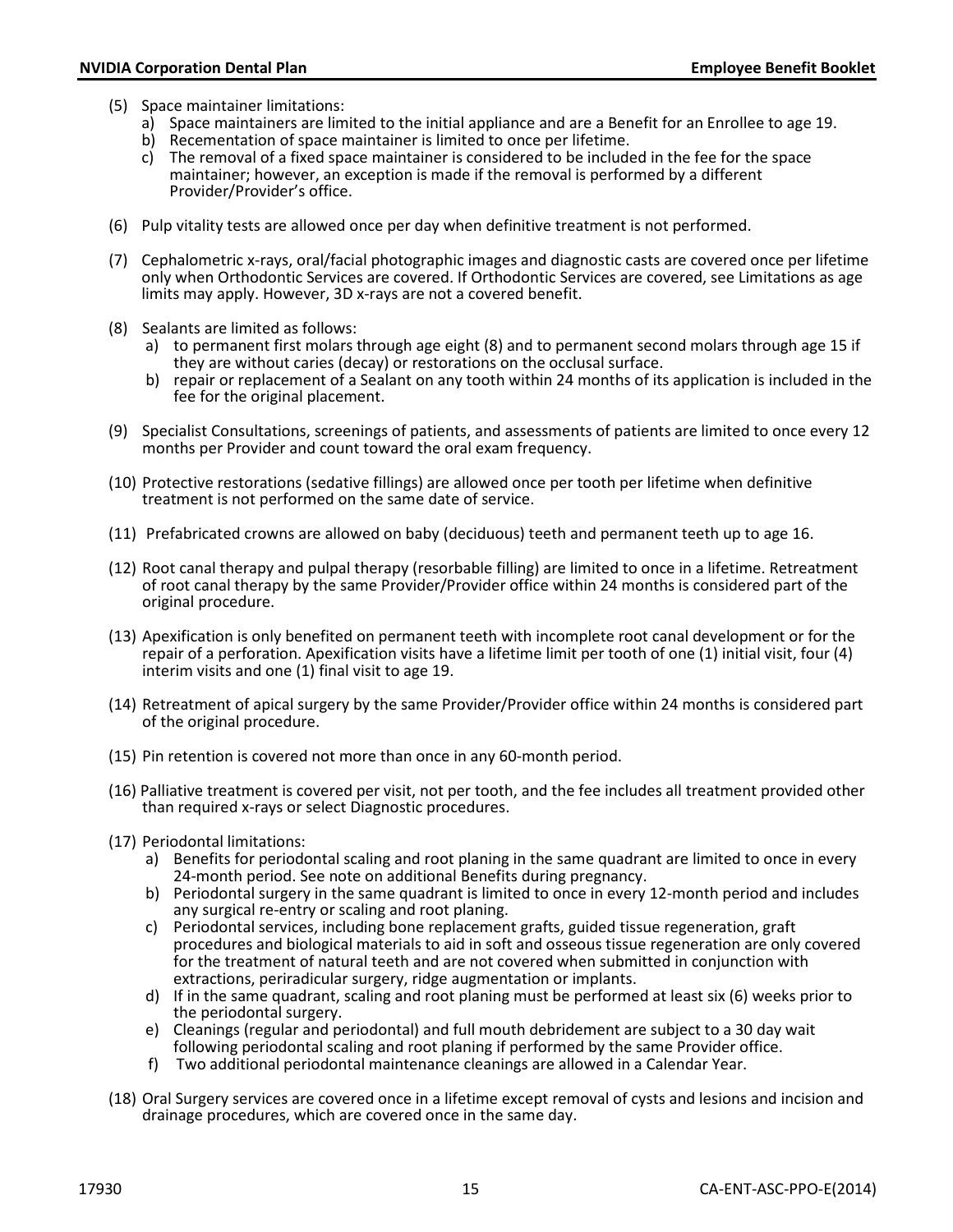- (19) The following Oral Surgery procedure is limited to age 19 (or orthodontic limiting age): transseptal fiberotomy/supra crestal fiberotomy, by report.
- (20) The following Oral Surgery procedures are limited to age 19 (or orthodontic limiting age) provided Orthodontic Services are covered: surgical access of an unerupted tooth, placement of device to facilitate eruption of impacted tooth, and surgical repositioning of teeth.
- (21) Crowns and Inlays/Onlays are limited to Enrollees age 12 and older and are covered not more often than once in any 60 month period except when Delta Dental determines the existing Crown or Inlay/Onlay is not satisfactory and cannot be made satisfactory because the tooth involved has experienced extensive loss or changes to tooth structure or supporting tissues.
- (22) When an alternate Benefit of an amalgam is allowed for inlays/onlays, they are limited to Enrollees age 12 and older and are covered not more than once in any 60 month period.
- (23) Core buildup, including any pins, is covered not more than once in any 60 month period.
- (24) Post and core services are covered not more than once in any 60 month year period.
- (25) Crown repairs are covered not more than twice in any 60 month period.
- (26) Labial veneers are covered not more than once in any 60 month period.
- (27) Denture Repairs are covered not more than once in any six (6) month period except for fixed Denture Repairs which are covered not more than twice in any 60 month period.
- (28) Prosthodontic appliances implants and/or implant supported prosthetics that were provided under any Delta Dental program will be replaced only after 60 months have passed, except when Delta Dental determines that there is such extensive loss of remaining teeth or change in supporting tissue that the existing fixed bridge or denture cannot be made satisfactory. Fixed prosthodontic appliances are limited to Enrollees age 16 and older. Replacement of a prosthodontic appliance and/or implant supported prosthesis not provided under a Delta Dental program will be made if Delta Dental determines it is unsatisfactory and cannot be made satisfactory. Diagnostic and treatment facilitating aids for implants are considered a part of, and included in, the fees for the definitive treatment. Delta Dental's payment for implant removal is limited to one (1) for each implant during the Enrollee's lifetime whether provided under Delta Dental or any other dental care plan.
- (29) When a posterior fixed bridge and a removable partial denture are placed in the same arch in the same treatment episode, only the partial denture will be a Benefit.
- (30) Delta Dental limits payment for dentures to a standard partial or complete denture (Enrollee Coinsurances apply). A standard denture means a removable appliance to replace missing natural, permanent teeth that is made from acceptable materials by conventional means and includes routine post delivery care including any adjustments and relines for the first six (6) months after placement.
	- a) Denture rebase is limited to one (1) per arch in a 12-month period and includes any relining and adjustments for six (6) months following placement.
	- b) Dentures, removable partial dentures and relines include adjustments for six (6) months following installation. After the initial six (6) months of an adjustment or reline, adjustments are limited to two (2) per arch in a Calendar Year and relining is limited to one (1) per arch in a six (6) month period.
	- c) Tissue conditioning is limited to two (2) per arch in a 12-month period. However, tissue conditioning is not allowed as a separate Benefit when performed on the same day as a denture, reline or rebase service.
	- d) Recementation of fixed partial dentures is limited to once in a lifetime.
- (31) Limitations on Orthodontic Services
	- a) The maximum amount payable for each Enrollee is shown in Attachment A.
	- b) Benefits for Orthodontic Services will be provided in periodic payments based on the Enrollee's
	- c) Benefits are not paid to repair or replace any orthodontic appliance received under this plan.
	- d) Benefits are not paid for orthodontic retreatment procedures.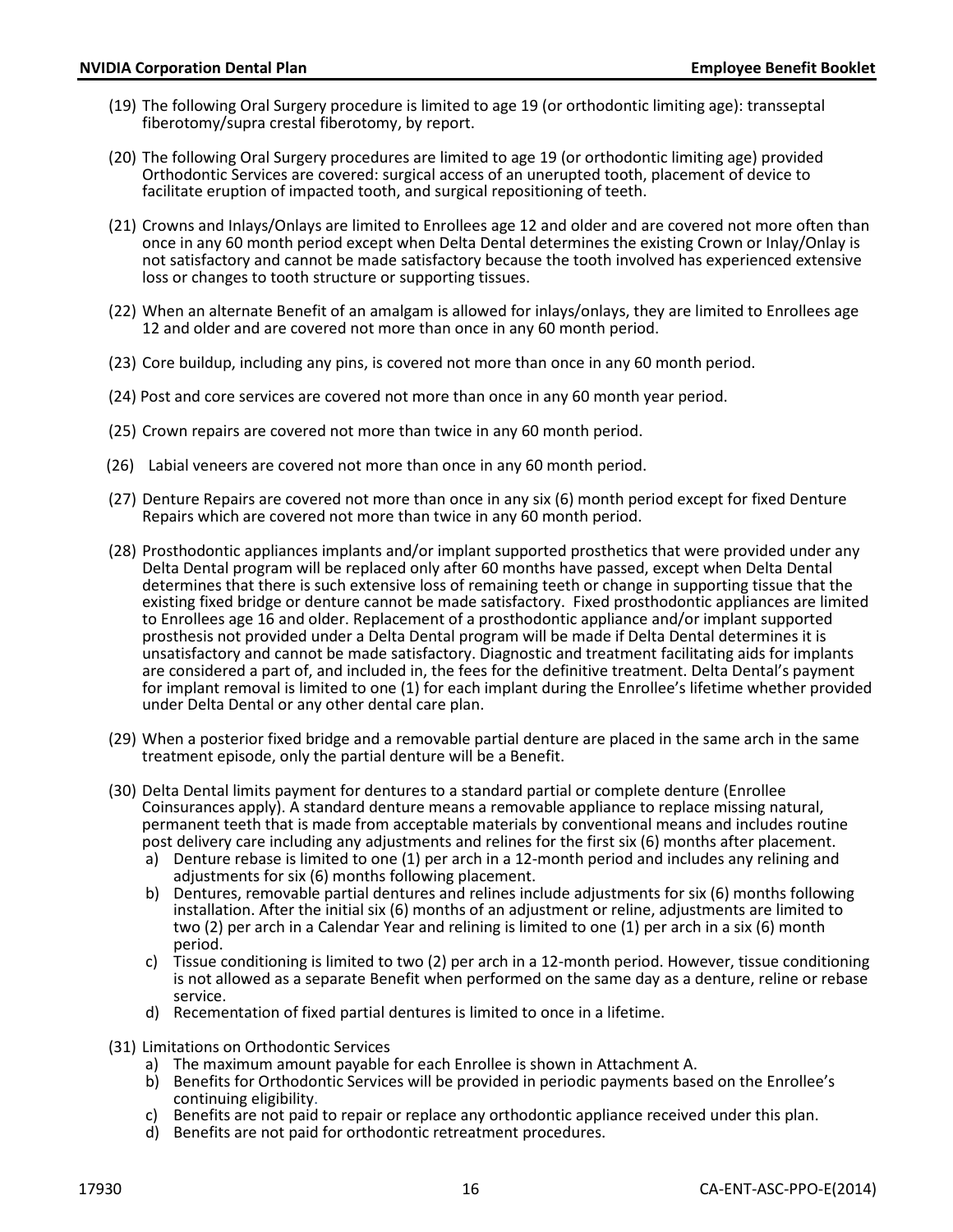(32) Delta Dental will cover Night Guards/Oclussal Guards once every 60 months. The repair or reline of any appliance for Night Guard/Occlusal Guard is limited to once every 24 months.

### *Exclusions*

#### **Delta Dental does not pay Benefits for:**

- (1) treatment of injuries or illness covered by workers' compensation or employers' liability laws; services received without cost from any federal, state or local agency, unless this exclusion is prohibited by law, except as provided in Section 1373(a) of the California Health and Safety Code.
- (2) cosmetic surgery or procedures for purely cosmetic reasons.
- (3) maxillofacial prosthetics.
- (4) provisional and/or temporary restorations (except an interim removable partial denture to replace extracted anterior permanent teeth during the healing period for children 16 years of age or under). Provisional and/or temporary restorations are not separately payable procedures and are included in the fee for completed service.
- (5) services for congenital (hereditary) or developmental (following birth) malformations, including but not limited to cleft palate, upper and lower jaw malformations, enamel hypoplasia (lack of development), fluorosis (a type of discoloration of the teeth) and anodontia (congenitally missing teeth), except those services provided to newborn children for medically diagnosed congenital defects or birth abnormalities.
- (6) treatment to stabilize teeth, treatment to restore tooth structure lost from wear, erosion, or abrasion or treatment to rebuild or maintain chewing surfaces due to teeth out of alignment or occlusion. Examples include but are not limited to: equilibration, periodontal splinting, complete occlusal adjustments or Night Guards/Occlusal guards and abfraction.
- (7) any Single Procedure provided prior to the date the Enrollee became eligible for services under this plan.
- (8) prescribed drugs, medication, pain killers, antimicrobial agents, or experimental/investigational procedures.
- (9) charges for anesthesia, other than General Anesthesia and IV Sedation administered by a Provider in connection with covered Oral Surgery or selected Endodontic and Periodontal surgical procedures. Local anesthesia and regional/or trigeminal bloc anesthesia are not separately payable procedures.
- (10) extraoral grafts (grafting of tissues from outside the mouth to oral tissues).
- (11) laboratory processed crowns for Enrollees under age 12.
- (12) fixed bridges and removable partials for Enrollees under age 16.
- (13) interim implants and endodontic endosseous implant.
- (14) indirectly fabricated resin-based Inlays/Onlays.
- (15) charges by any hospital or other surgical or treatment facility and any additional fees charged by the Provider for treatment in any such facility.
- (16) treatment by someone other than a Provider or a person who by law may work under a Provider's direct supervision.
- (17) charges incurred for oral hygiene instruction, a plaque control program, preventive control programs including home care times, dietary instruction, x-ray duplications, cancer screening, or tobacco counseling.
- (18) dental practice administrative services including, but not limited to, preparation of claims, any nontreatment phase of dentistry such as provision of an antiseptic environment, sterilization of equipment or infection control, or any ancillary materials used during the routine course of providing treatment such as cotton swabs, gauze, bibs, masks or relaxation techniques such as music.